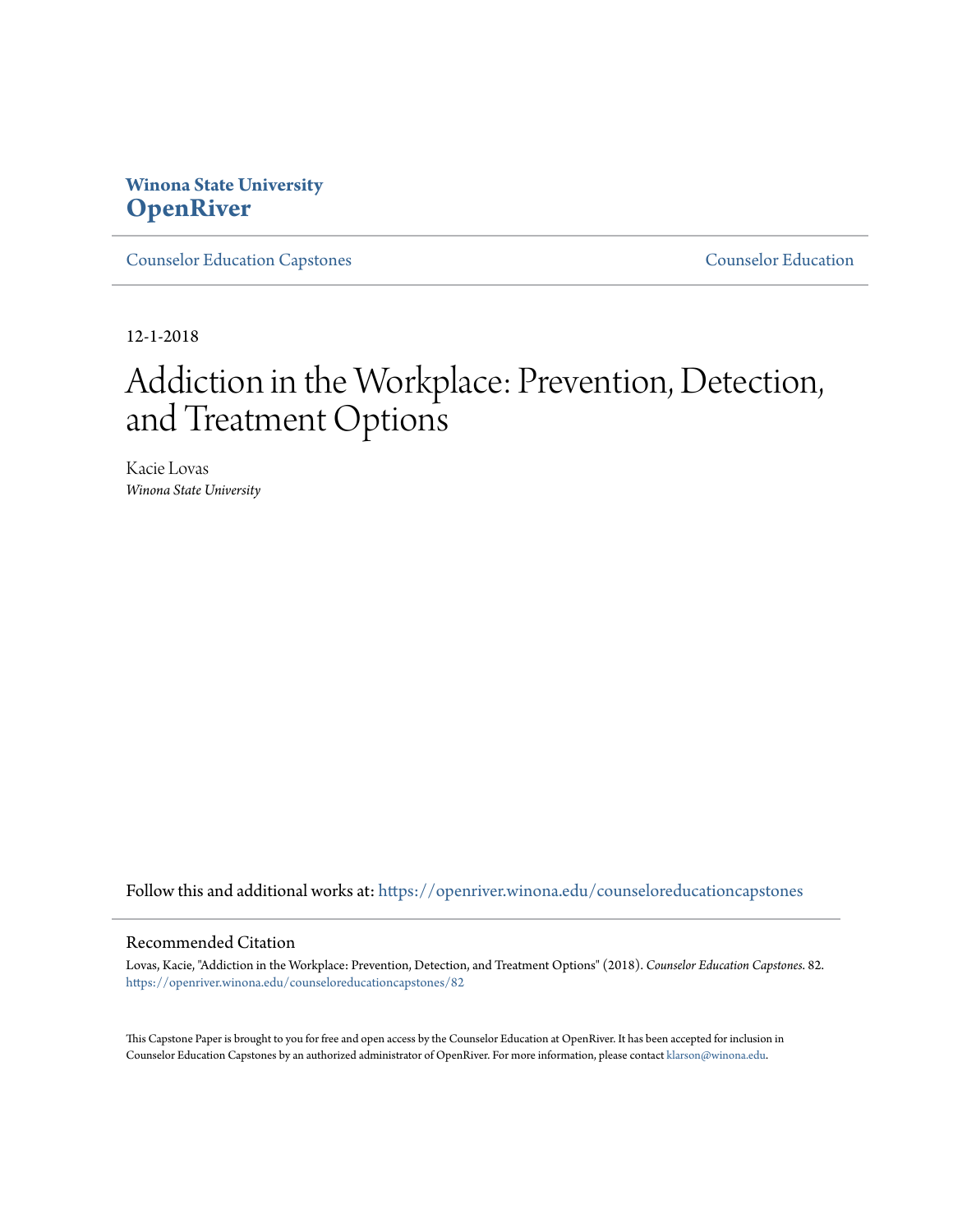## Kacie Lovas

# A Capstone Project Submitted in Partial Fulfillment of the

Requirements for the Master of Science Degree in

Counselor Education at

Winona State University

Fall 2018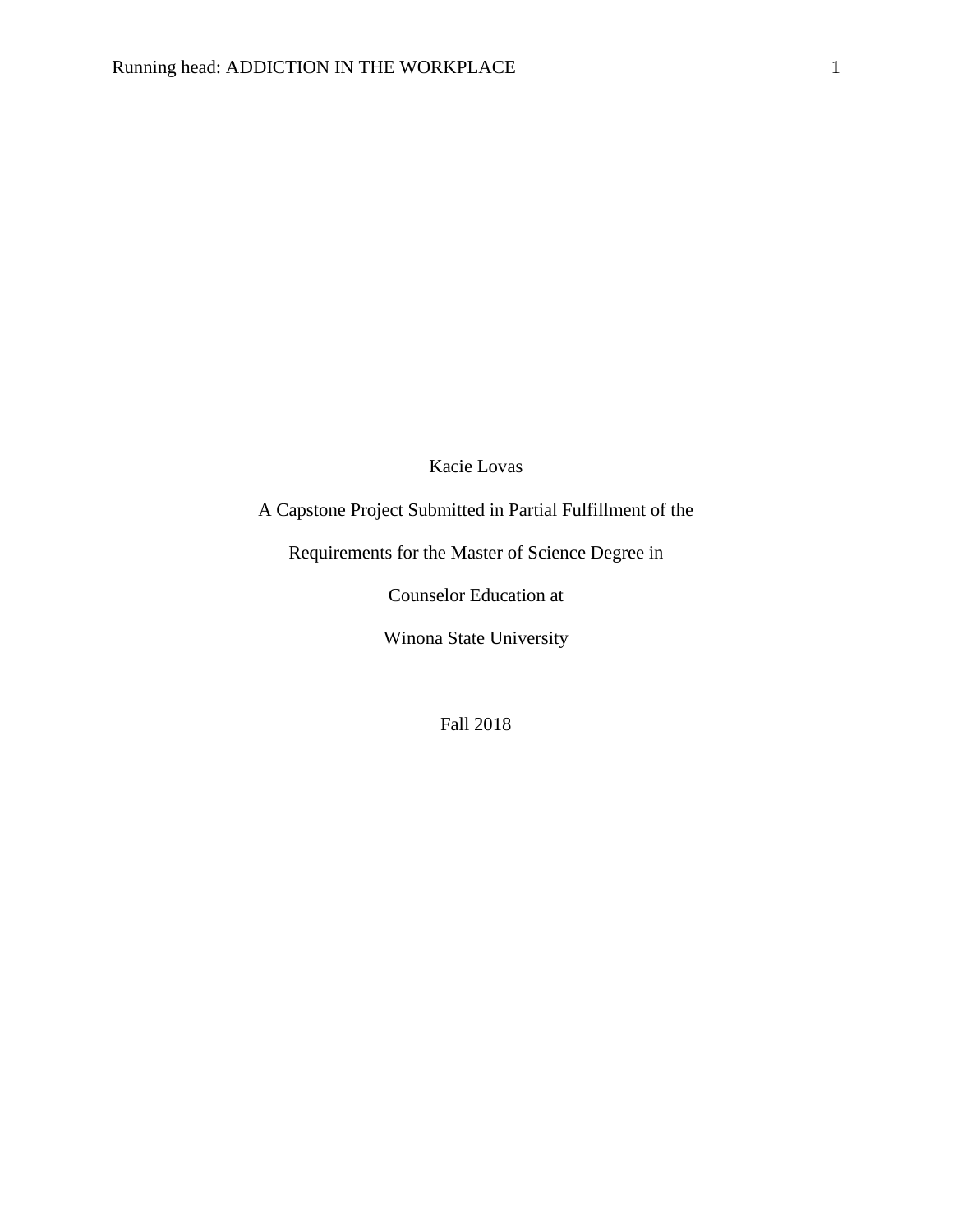Winona State University

College of Education

Counselor Education Department

## CERTIFICATE OF APPROVAL

\_\_\_\_\_\_\_\_\_\_\_\_\_\_\_\_\_\_\_\_\_\_\_\_\_\_

## CAPSTONE PROJECT

Addiction in the Workplace: Prevention, Detection, and Treatment Options

\_\_\_\_\_\_\_\_\_\_\_\_\_\_\_\_\_\_\_

This is to certify that the Capstone Project of

Kacie Lovas

Has been approved by the faculty advisor and the CE 695—Capstone Project

Course Instructor in partial fulfillment of the requirements for the

Master of Science Degree in

Counselor Education

Capstone Project Supervisor: \_

Dawnette Cigrand, PhD

Approval Date: \_\_\_\_\_\_\_\_\_\_\_\_\_\_\_\_\_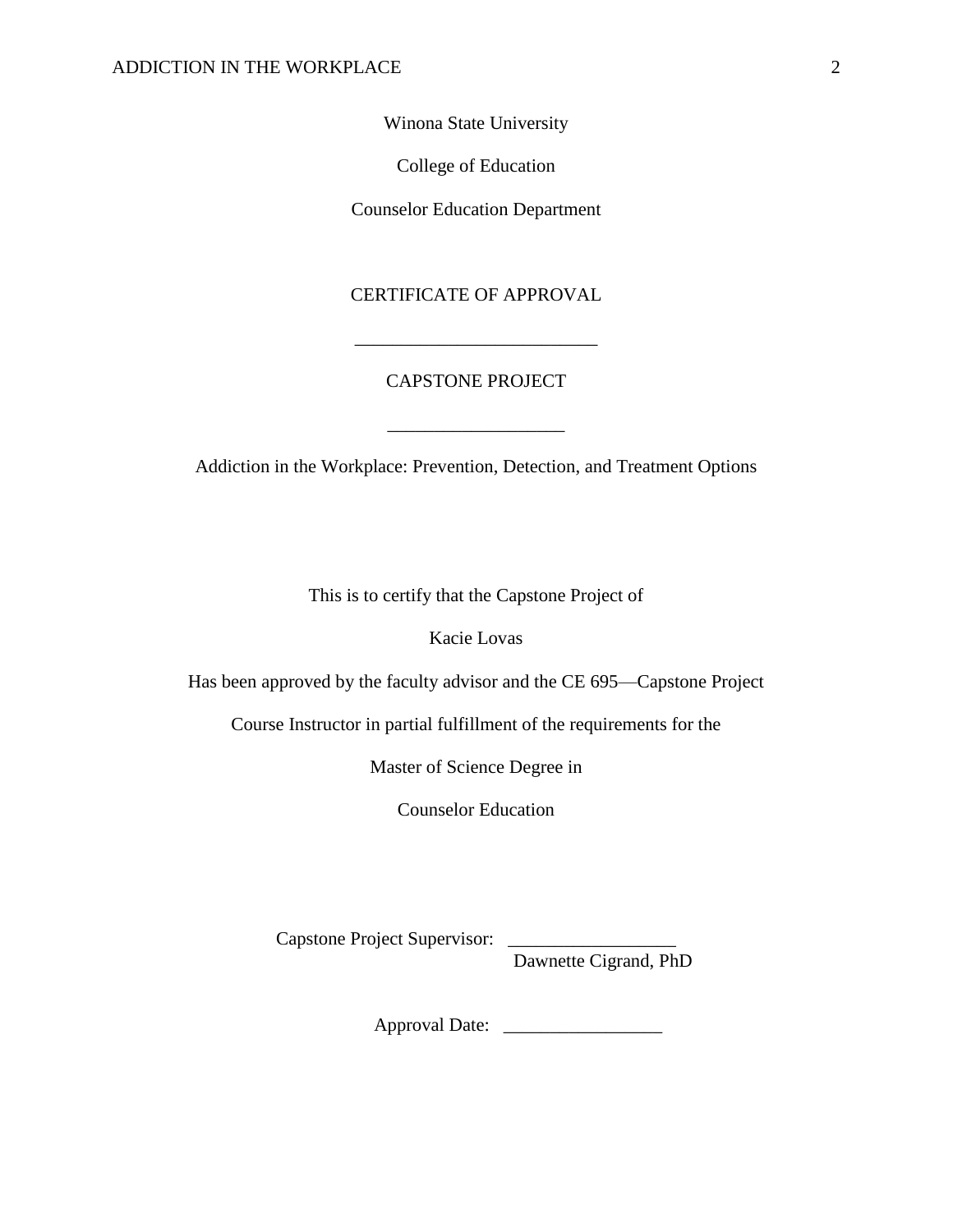| Screening, Brief Intervention, and Referral to Treatment (SBIRT)  9 |
|---------------------------------------------------------------------|
|                                                                     |
| Substance Abuse and Mental Health Services Administration 11        |
|                                                                     |
|                                                                     |
|                                                                     |
|                                                                     |
|                                                                     |
|                                                                     |
|                                                                     |
|                                                                     |
|                                                                     |
|                                                                     |
|                                                                     |
|                                                                     |
|                                                                     |

# Table of Contents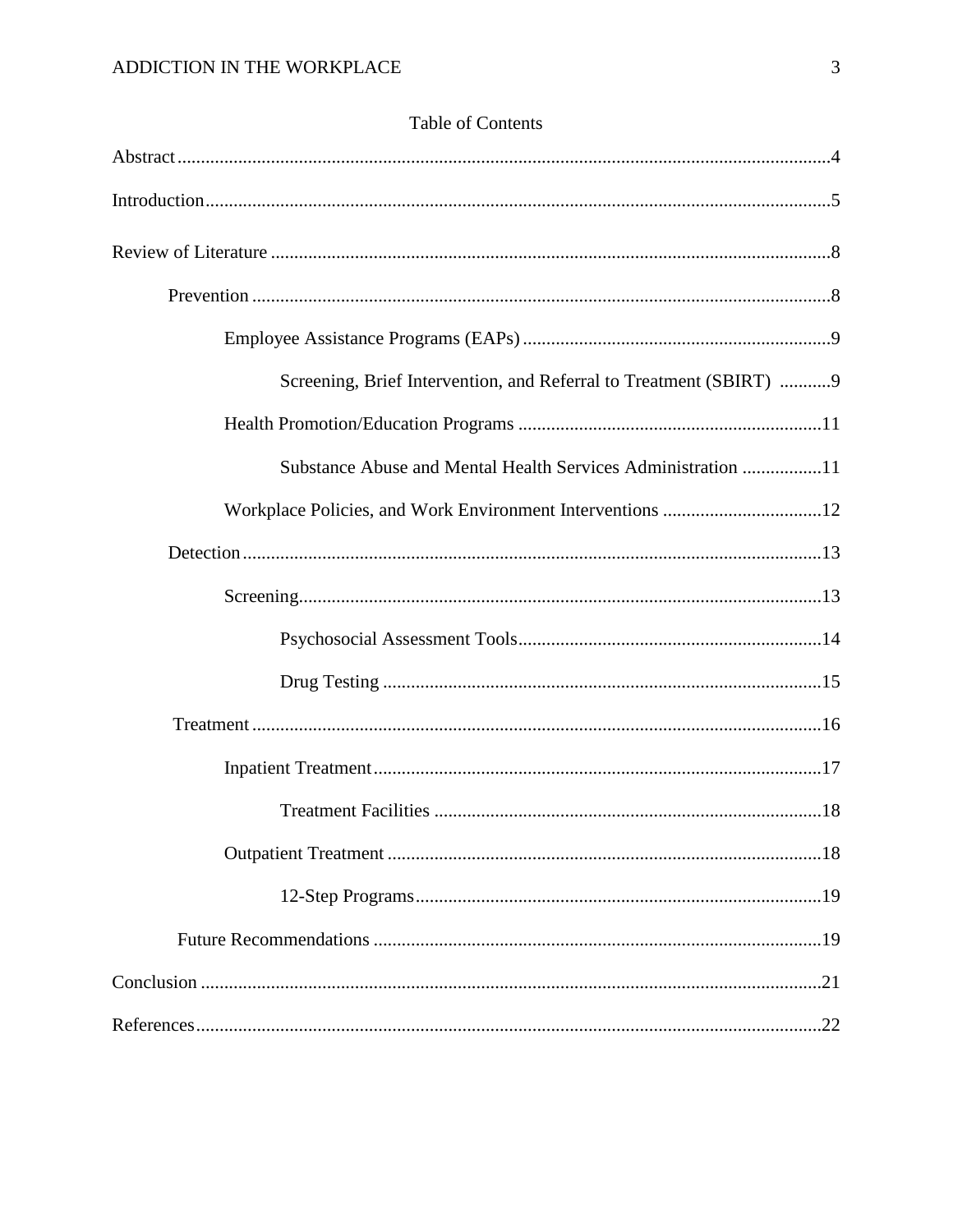#### **Abstract**

Untreated drug and alcohol-addicted adults can cause health, safety, and financial strain in various sectors of our communities. Because the majority of substance abusers are working adults, workplace treatment programs have become significant in helping establish treatment to a potentially unsupported group. Through treatment options like Employee Assistance Programs (EAPs) such as Screening, Brief Intervention, and Referral to Treatment (SBIRT), employers can provide services that protect their productivity levels and decrease costs, while also providing support to their employees and community. In addition to preventative measures, screening and assessment tools can assist employers in chemical dependency detection efforts. Inpatient and outpatient treatment options can then become critical towards the recovery goals for employees who require more help. Addiction in itself is often misunderstood, which results in barriers to much needed services, such as a lack of sufficient insurance coverage. The increased development and utilization of workplace addiction programs towards employee addiction issues could provide cost savings and higher levels of productivity in the workforce.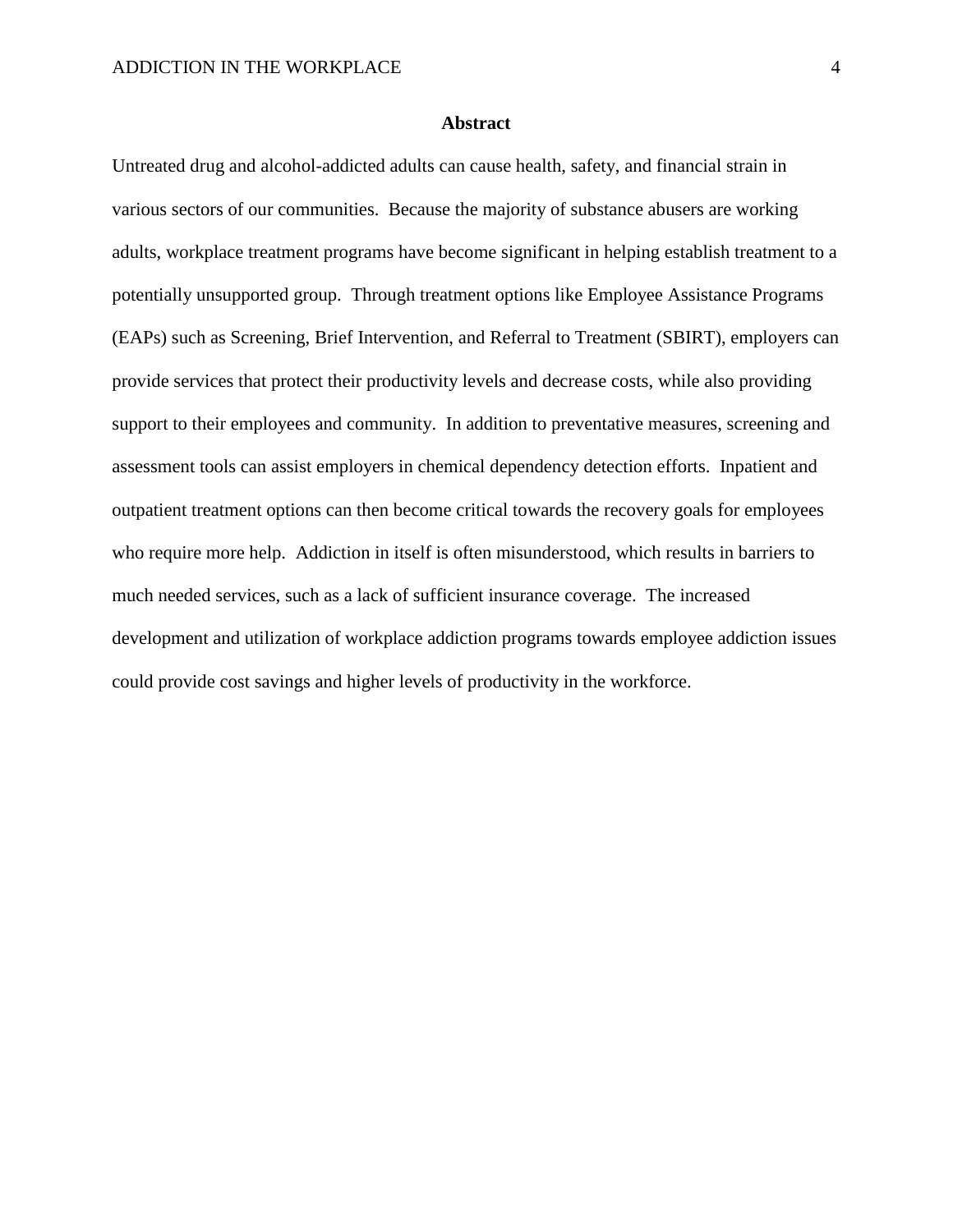#### **Addiction in the Workplace:**

#### **Prevention, Detection, and Treatment Options**

According to the National Council on Alcoholism and Drug Dependence (2018), employers see a staggering \$81 billion in productivity loss due to the abuse of drugs and alcohol, with close to three quarters of the nearly 15 million illegal drug users employed in the United States workforce. Thus, employed drug use equates to \$37 billion due to premature fatalities, and \$44 billion in costs as a result of alcohol and drug related illnesses (Lowe, 2004). This expansive economic strain not only affects employers, but also the safety and security of the public, and the efficiency and efficacy of health and justice systems in our communities. Substance addiction can affect any type of worker, belonging to any culture, or socio-economic status; it can affect everyone. Ultimately, the monetary strain, safety risks, and clear toll on progress and productivity make substance abuse in the workplace a problem employers cannot ignore.

Because drug abuse affects both users and non-users, the safety and security of the entire community can be affected by undetected and untreated addiction in the workplace. Unemployment, crime, family issues, increased risky behavior, and Health Care System strain can have many negative effects on communities. According to the National Institute on Drug Abuse (2018), United States health care costs related to alcohol sat at approximately \$27 billion in 2010. Families struggling with addiction may face various types of abuse and neglect, as well as mental health and legal issues. The International Narcotics Control Board (INCB) (2013) found that over a quarter of state prisoners in the United States committed a crime in order to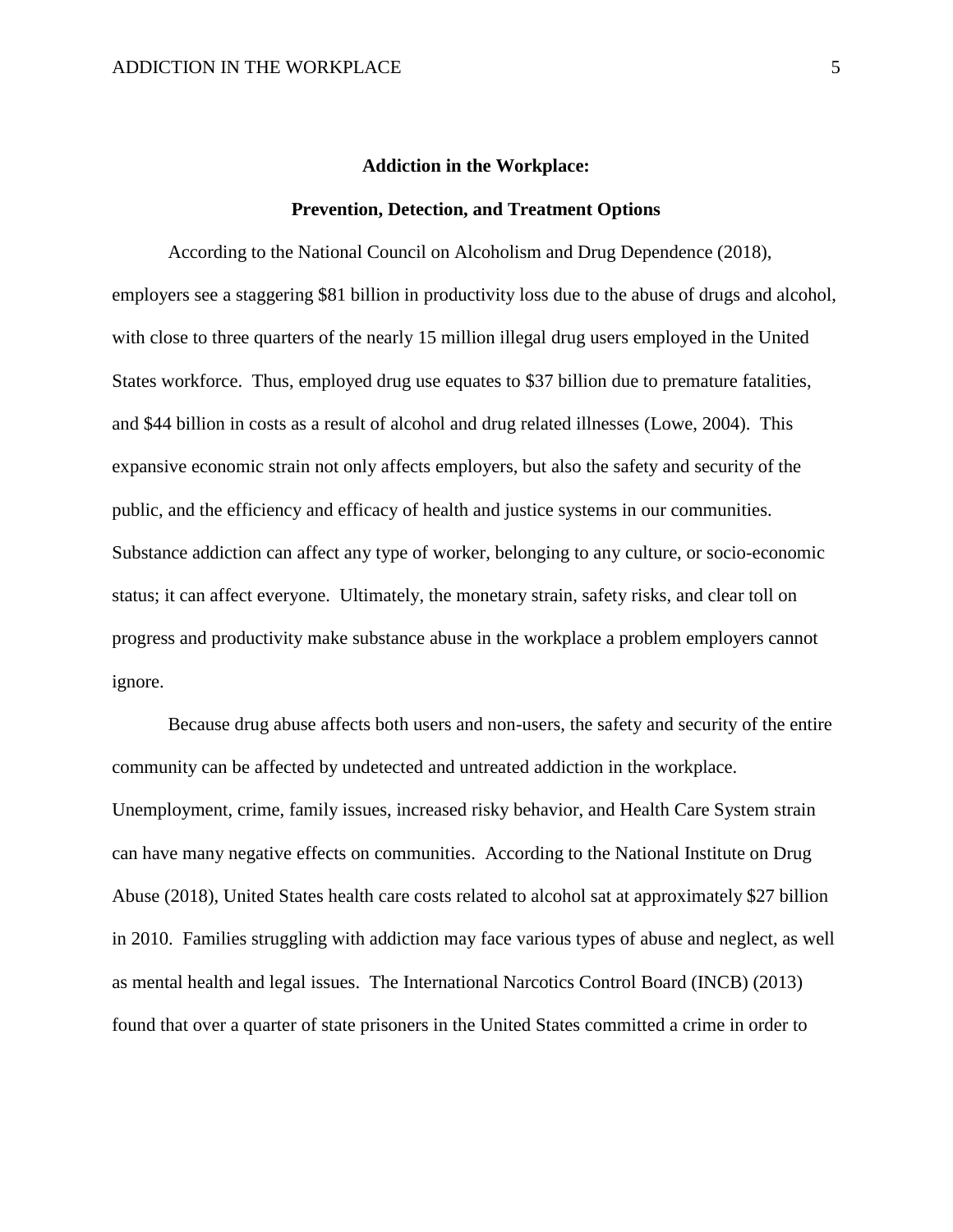obtain drugs. Further economic costs can be associated with substance abuse policies, poverty, and premature mortality.

Left untreated, addiction can result in several issues that have been found to decrease productivity in the workplace. Research by Lowe (2004) illustrates how addiction impacts missed work, theft and fraud, increases in medical insurance and workers' compensation claims, as well as co-worker satisfaction and outlook. On average, substance abusers can be over 30 percent less productive, are responsible for a nearly 300 percent increase in medical costs, and more than twice as likely to be absent from work more than a week annually (Kendall  $\&$  Gatrell, 2007). Theft and fraud of money, goods, and services can occur to help the addict satisfy their continued need for drugs and alcohol. Employer costs can also accrue indirectly through the potential need for employee termination and replacement. Kendall and Gatrell (2007) found that simply recruiting a new employee could cost upwards of \$200,000. When factoring in the loss of institutional knowledge and new employee training, the cost can be significant. Substance abuse has a heavy price on work productivity, employee performance, and the service provided to customers. Businesses can no longer afford to ignore the significance substance abuse inflicts on their bottom line.

To reiterate, according to Lewis (2015), significant consequences and expenses are placed on substance abusers, their family and friends, co-workers, and employers. Effects on insurance costs, medical costs, and higher taxes, for example, can touch everyone. Efforts in the workplace geared towards substance abuse prevention can have a large impact on the health, and wellness of communities. United States employers and their employees would benefit from becoming trained and educated about the drug problem that has seen growth in recent years. Although many big companies have substance abuse programs, smaller companies often do not.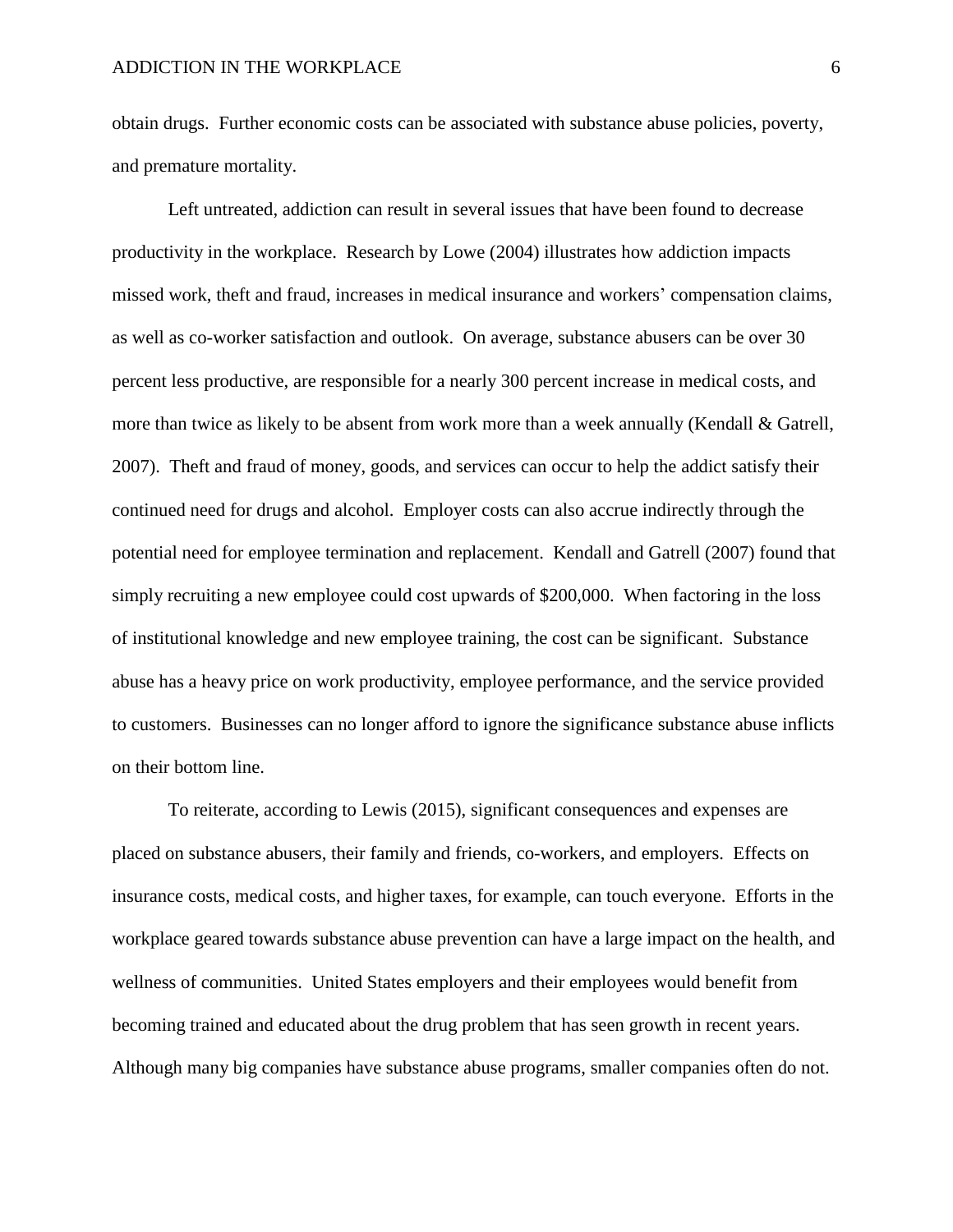#### ADDICTION IN THE WORKPLACE  $\overline{7}$

Additionally, existing programs quickly become dated, surpassed by more efficient evidencebased practices that insure the potential for maximum recovery success. Workplace programs and practices should be designed towards the needs and conditions of individual companies. Because so many adults with substance abuse issues in the United States are in the workforce, strong workplace substance abuse programs could become significant to preventing, detecting, and treating substance abuse worldwide.

The effects of substance abuse make stronger workplace occupational programs essential to the enhancement of safe and productive communities. The treatment and management of substance abuse requires mobilizing the community and creating awareness to prevent sigma and stereotypes that may prevent community involvement. Additionally, cost-effective methods are essential in creating drug free communities, which can ultimately support community prevention policies. Our communities depend on a multifaceted support effort that includes strong up-todate resources, like those potentially offered through the capacity of the workforce.

As a result, the role employers' hold is pivotal in both recognizing and addressing substance abuse and its effects in the workforce. This vision is not always a clear goal of employers, who may not recognize the cost saving potential of preventative workplace programs. A cost analysis done through the Chevron Corporation found their workplace treatment services had a savings of \$10 for every \$1 spent (Lowe, 2004). However, addicted employees may be difficult to detect or may be resistant towards help. The importance of preventative education throughout employment to all employees can help both users and non-users become trained to recognize abuse and know when to seek help. There are many possible private, state, federal, and nonprofit organizations that offer workplace programs and resources to help target general, at-risk, and symptomatic individuals. Employers have become pivotal in creating and even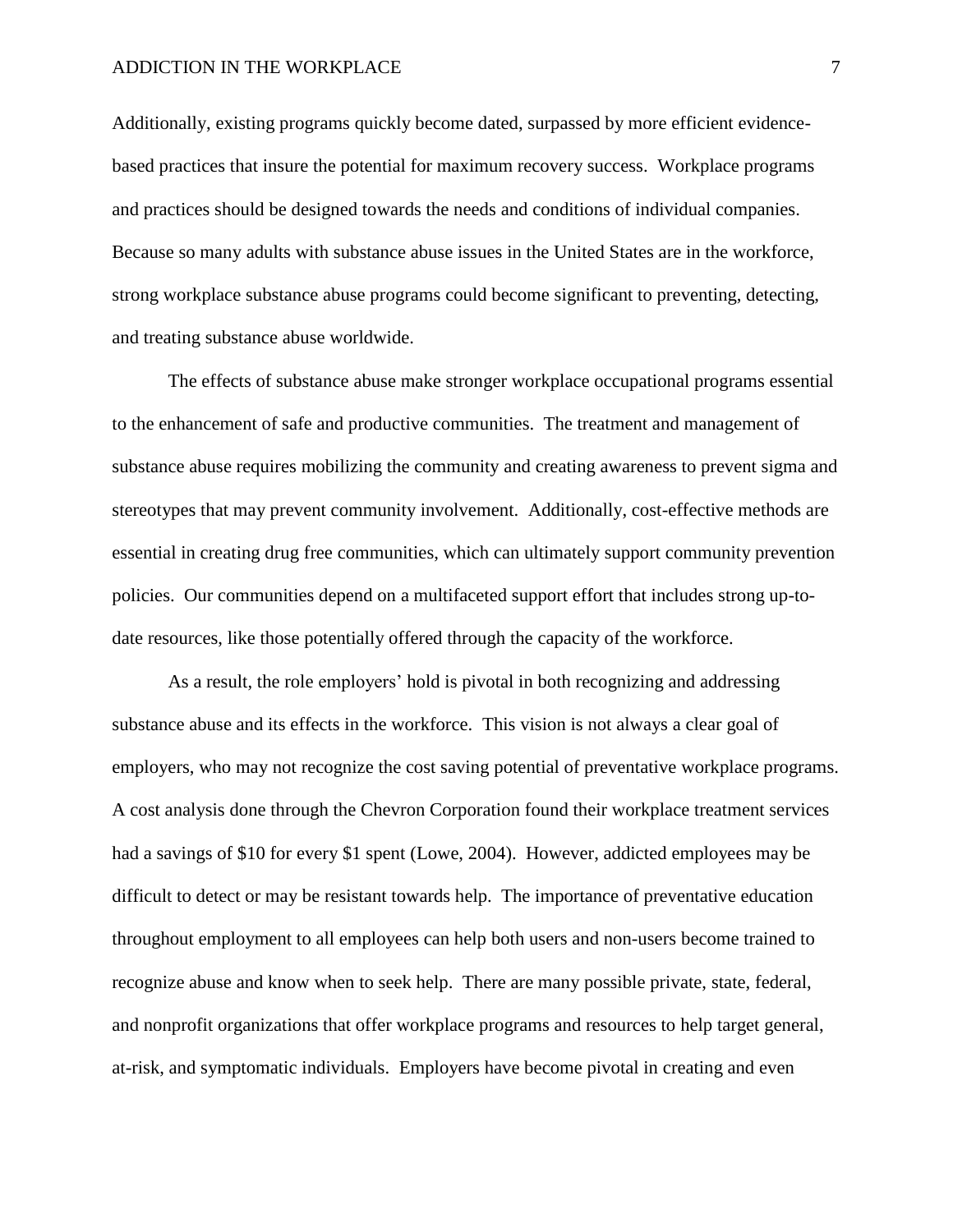advancing their substance abuse occupational programs for the benefit of their employees and our communities, worldwide. Therefore, the purpose of this paper is to take a careful look at data regarding workplace treatment, and to encourage employers to establish, continue, and further develop employee addiction programs.

#### **Review of Literature**

#### **Prevention**

According to Roman and Blum (2002), because most adults struggling with alcoholism still remain in the workforce, employers have considerable leverage towards prevention efforts. Additionally, substance use prevention strategies implemented in the workplace can lead to increases in motivation, productivity, and safety (Malick, 2018). Employers carry various influences over employees, as well as the capacity to develop an awareness of substance abuse evidence, through the significant time most adults spend at work. The importance of income towards family and community adult roles can give the employers' has an increased opportunity to motivate substance-abusing employees. Educational programs and other workplace learning opportunities help employees become exposed to primary and secondary prevention efforts. Through workplace substance abuse prevention employers are capable of reaching a large audience, who may not otherwise have access to support (Ames & Bennett, 2011).

Despite the advanced opportunities associated with workplace prevention, efforts in the United States have slowed and declined in efficiency (Roman & Blum, 2002). Some programs may be difficult for employers to implement. For example, addressing workplace environmental factors, such as stress, alienation, and cultures and subcultures, could create reluctance by highlighting employee liabilities (Roman & Blum, 2002). Reducing risk factors of substance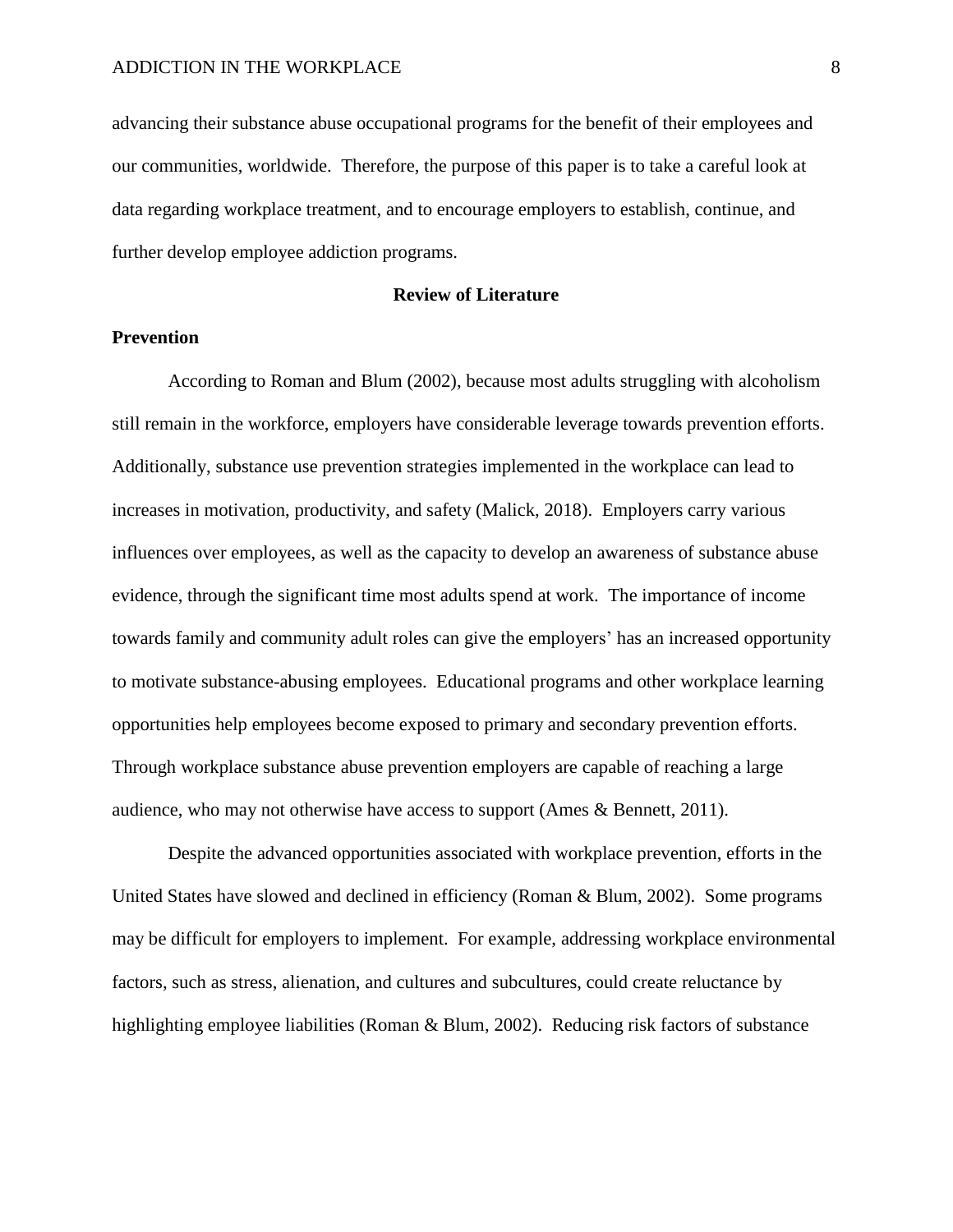abuse could result in more successful outcomes. Employee Assistant Programs (EAPs), one resource example, can potentially address many substance abuse associated risk factors.

**Employee assistance programs (EAP).** Employee Assistance Programs (EAPs) are provided through the workforce and designed to assist employees with personal issues such as substance abuse. EAPs tend to be underutilized, with a little over 50 percent of all workers having access, but are associated with positive benefits for those that participate (U.S. Department of Labor, Bureau of Labor Statistics, 2016; Bennett, 2003). EAPs can help save on absenteeism, decrease compensation claims, and reduce costs due to medical issues (U.S. Department of Labor, Office of Disability Employment Policy, 2009). EAPs are confidential employer funded services, useful for a wide array of employee issues and concerns. Stress, finance, family and relationships, and legal concerns are some additional issues addressed by EAPs, which are also difficulties often associated with issues those with addiction face. Further, employee family members can also be eligible to receive EAP benefits. Services provided can include counseling, and referrals for other services. Employers increasingly rely on EAPs because they support both employer and employee interests. According to Sagor (2014), over 90 percent of large employers offer EAPs. However, these services are voluntary, meaning those who need EAPs do not have to self-report. Poznanovich (2006) describes this as a failure in the service itself, given that addicted employees are often in fear of reprisal or in denial. Therefore, an adequate EAP should be supported by a receptive, and comprehensive workplace program, which could provide optimal success if facilitated by EAP personnel who have core service training (Kendall and Gatrell, 2007).

*Screening, brief intervention, and referral to treatment (SBIRT).* SBIRT is an evidence-based EAP technique, and consists of three major components held in healthcare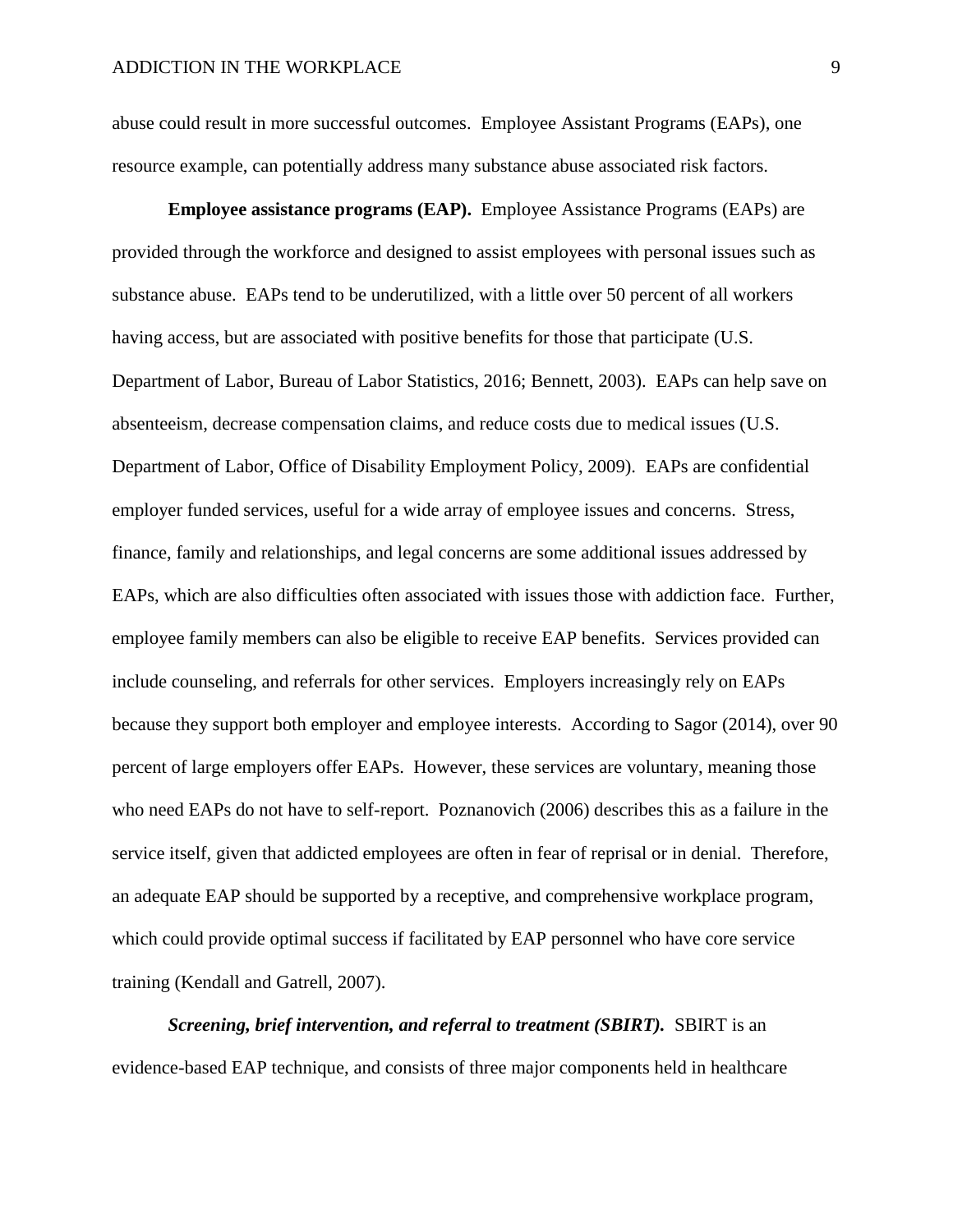settings. Screening consists of a professional assessment that utilizes standardized screening instruments, which are then used to identify problematic abuse of drugs and alcohol. The screening process can be unsuccessful, given that substance abusers can find open discussion regarding their risky behavior difficult. Data collected on 5,725 employees between 2008 and 2010 showed that fewer individuals declined assessment questions when provided with a skilled intake clinician (Herlihy, 2011). The brief intervention component focuses on counsel to the employee, which is provided through education and professional feedback. With the goal of reducing substance abuse, a brief intervention can ultimately engage and motivate the employee towards change. Herlihy (2011) noted the outcome of brief interventions of alcoholic employees resulted in significantly less alcohol related problems. Conversely, a sample survey of 265 employers conducted in 2009 found very little evidence to support strategic brief interventions (Ames & Bennett, 2011). The referral to treatment component, which connects the employee to brief therapy or to further treatment, if needed, is the third section of SBIRT. Because SBIRT is meant to be a brief program, those that need long-term treatment may not develop long-term results. One evidence-based study conducted with the help of emergency department (ED) providers identified overall time constraints, and insufficient referral resources as barriers towards sustainability of SBIRT benefits over the long term (Bernstein et al., 2007). Further, barriers to seeking and obtaining treatment bring to light the efficacy of the treatment itself (Saitz, 2015). SBIRT does not provide a clear way to identify substance abuse in employees, and only reaches a small amount of the workforce population. Additionally, a brief time period may not be sufficient for more serious substance users. However, SBIRT is still a relatively new technique utilized by EAPs, so understanding and improving its potential significance to workforce employee programs may take additional time.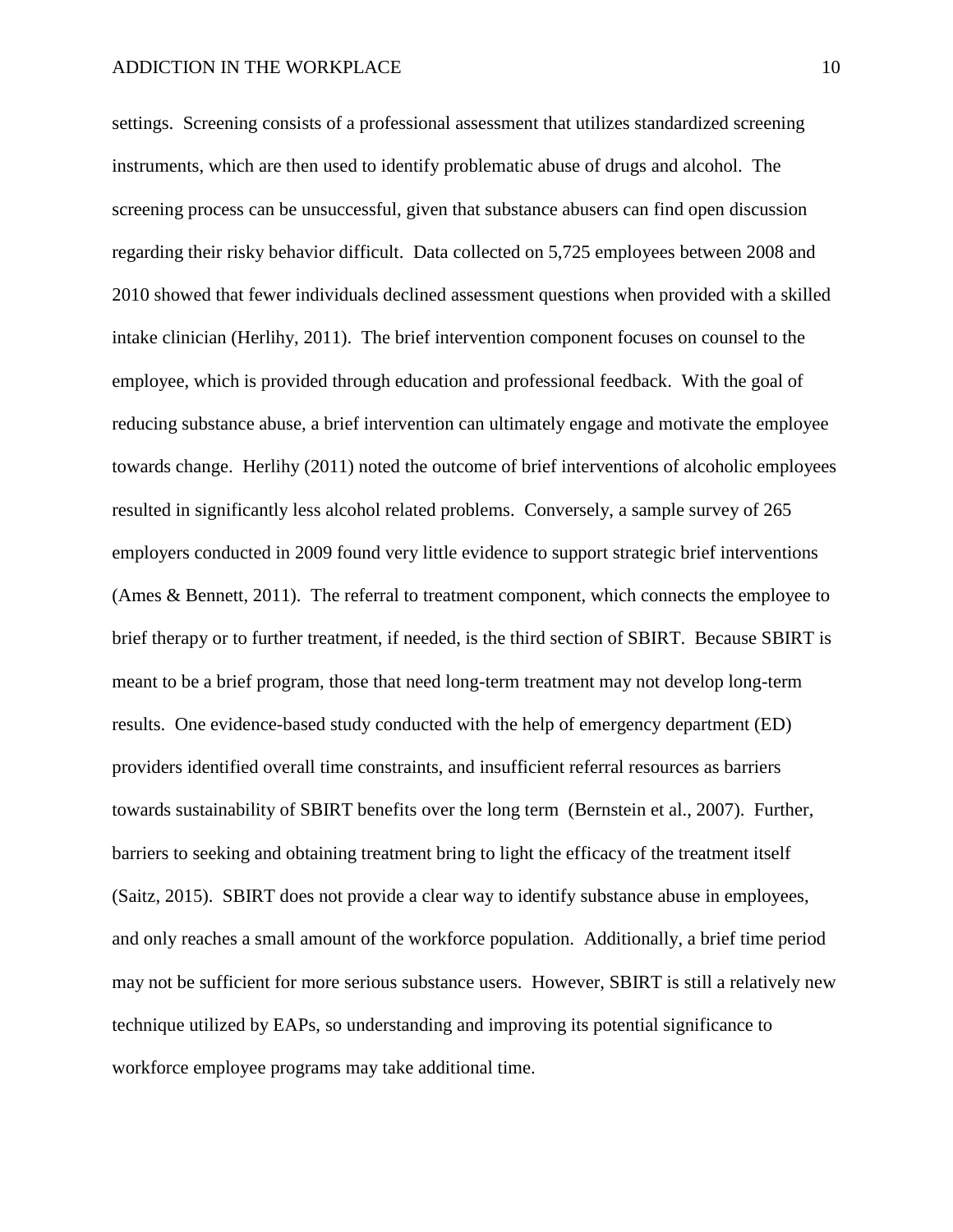**Health promotion/education programs.** Health and wellness programs, which include opportunities for education, can have a cost effective influence on employees. Examples of health and wellness programs that can be helpful towards substance abuse include stress/emotional health education, workplace drug testing programs, smoking cessation programs, and manager training on substance abuse signs and symptoms. Wellness programs can also be easy to implement, with a wide array of programs available to better fit many workplace atmospheres. The U.S Department of Labor recommends that employees are given substance abuse cost statistics, organization policy specifics, health effect information, available resources for help, and information on program testing procedures (Fisher & Roget, 2009). A meta-analytical study regarding wellness program data saw approximately three times the cost savings for every dollar spent regarding medical costs and absenteeism (Baicker, Cutler, & Song, 2010). Although wellness programs continue to evolve and become increasingly scientifically supported, as well as having the capacity to produce potential deficits in returns, there is little evidence supporting long-term changes in participants. Many individuals struggling with alcohol and drug addiction are susceptible to relapse without longstanding health education programs. However, according to O'Donnell (2002), research outcomes support the short-term increase of knowledge, improvements in emotional and physical health issues, and the reduction of underlying conditions. Ultimately, these research findings support the integration and further development of strong wellness programs for the addicted in the workforce.

*Substance abuse and mental health services administration (SAMHSA).* The Substance Abuse and Mental Health Services Administration (SAMHSA) has a workplace program division, which is one example of a federal drug-free workplace program. They also offer a drug-free workplace kit for employers and other evidence-based resources through their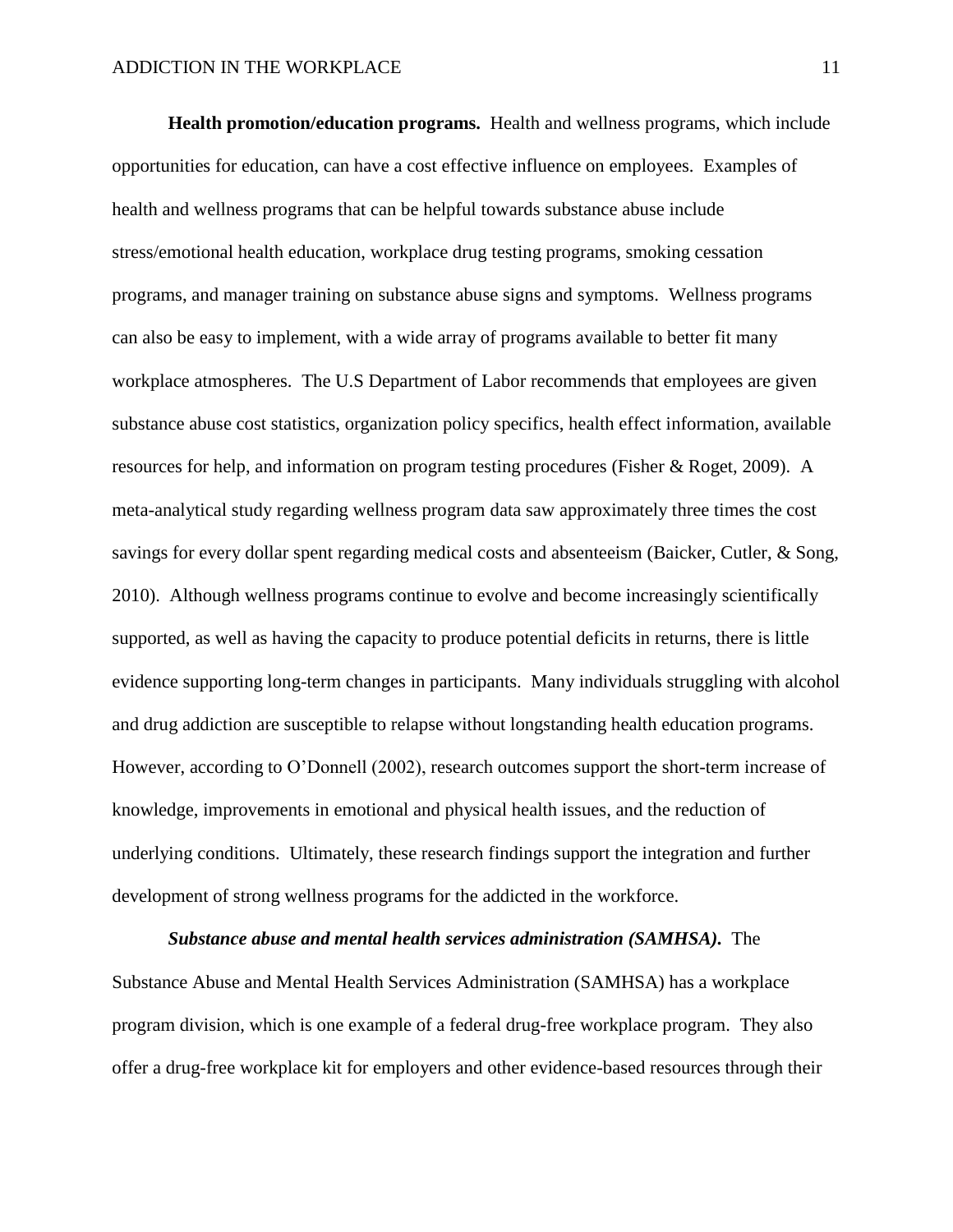National Registry, as well as resources aimed at family and prenatal prevention. One issue that arises with SAMHSA is the vast area that their programs cover. Although their budget holds over \$3 billion annually, with natural disaster readiness as one of their top agendas, funds become overextended (Hamel & Jackson, 2008). SAMHSA was still able to allocate close to \$250 million of its 2018 budget towards substance abuse and mental health services (SAMHSA, 2018). Because SAMHSA offers such a broad array of support programs towards substance abuse, they are able to better support the growing number of issues substance abuse now involves. Additionally, their prevention, treatment, and recovery services involve continuous quality improvement, and analysis of program performance. Their strong, up-to-date resources assist organizations towards quality substance abuse prevention, and treatment services that help individuals achieve a successful recovery. SAMHSA, along with goal directed policies for drug or alcohol (DOA) abusing employees, could be a strong basis for the development and sustainability of workplace substance abuse programs.

**Workplace policies, and work environment interventions.** Policies developed in the workplace typically categorize drug abuse as either a health issue, as a workplace violation, or both. This can lead to punitive action, limited support provided to the employee, and an overall contradictory set of program principles toward worker recovery. The development of an unambiguous workplace definition of substance abuse can help to direct the program in the right direction (Fisher & Roget, 2009). This includes the distinguishing of different types of abusers, specifically on their level of dependence. Many organizations also implement the use of punitive policies, geared towards prohibition of substance abuse before and during work hours. Workplace environments can be unhealthy, contain alcohol and drug abuse stigmas, and a general lack of trust in EAPs. A randomized study utilizing 2 types of workplace training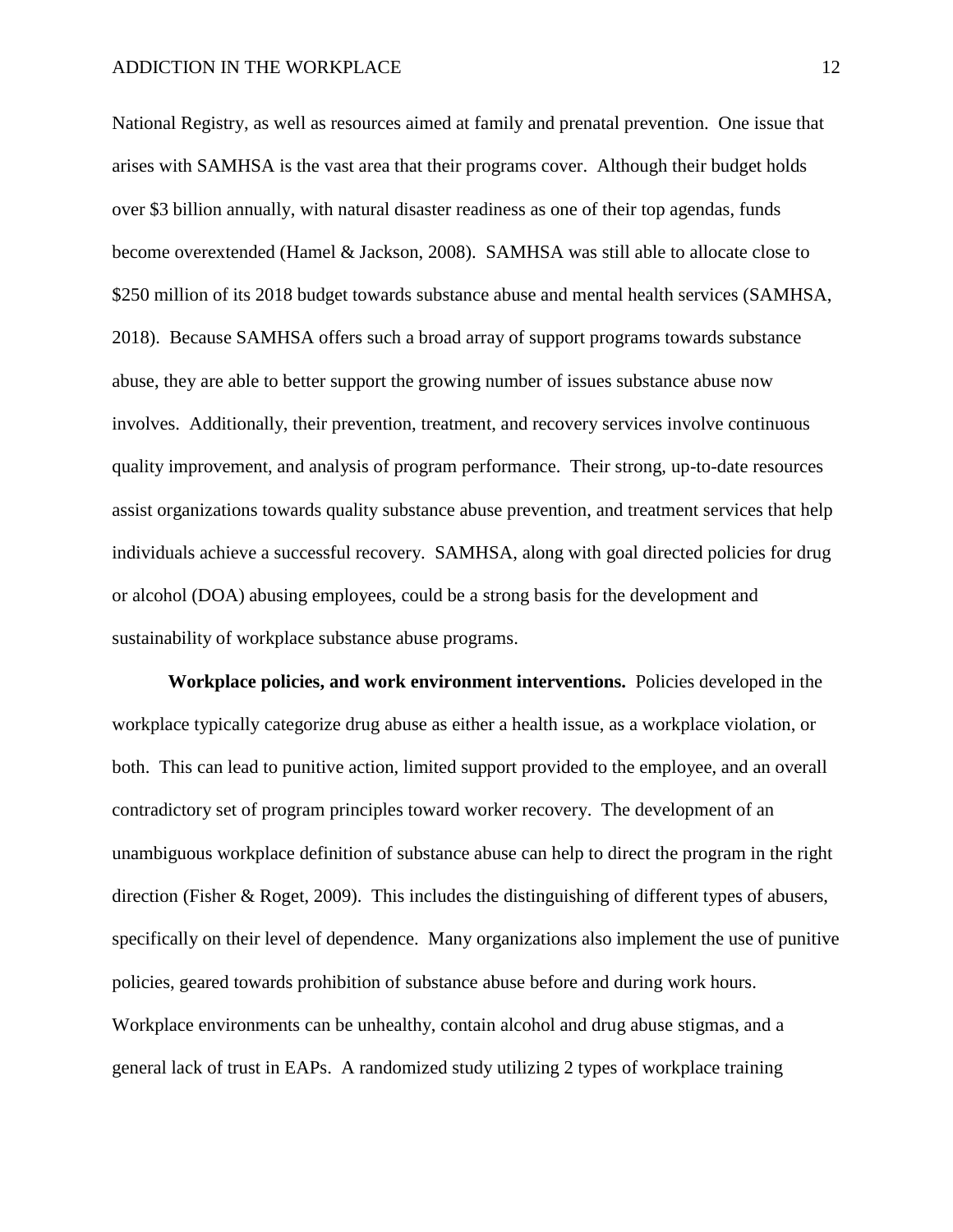containing EAP and substance abuse support information, found that integrating team building and stress management practices improved initial help seeking and EAP program utilization (Bennett & Lehman, 2001). Team building supports the connection between goal-directed workplace environments and employee program engagement, requiring an involved program initiative. However, this important component depends on the combined professional efforts and strong development of substance abuse organizational policies.

### **Detection**

According to Kendall and Gatrell (2007), employees with substance abuse issues tend to possess high performance characteristics, which cause their problems to be undetected and untreated. Conversely, Roman and Blum (2002) state that employers may avoid taking action because drug and alcohol specialists may not understand the workplace, and become impractical financially. There are professions that are more susceptible to substance abuse than others, which could affect how easily issues are detected. For example, nearly 15 percent of physicians will struggle with substance abuse through the course of their careers (Lewis, 2015). Left undetected, this abuse could jeopardize public, coworker, and personal safety. Co-workers can also play a big part in detecting substance-abusing employees through day-to-day interactions. Detection of substance abuse in the workplace can help prevent serious harm to the health and safety of communities and workplace employees, who could minimize substance abuse associated costs.

**Screening.** The systematic assessment process to determine whether an individual requires intervention can be done through a urine collection test or through an assessment tool such as a survey. According to the Substance Abuse and Mental Health Services Administration's Office of the Surgeon General (2016), screening individuals for substance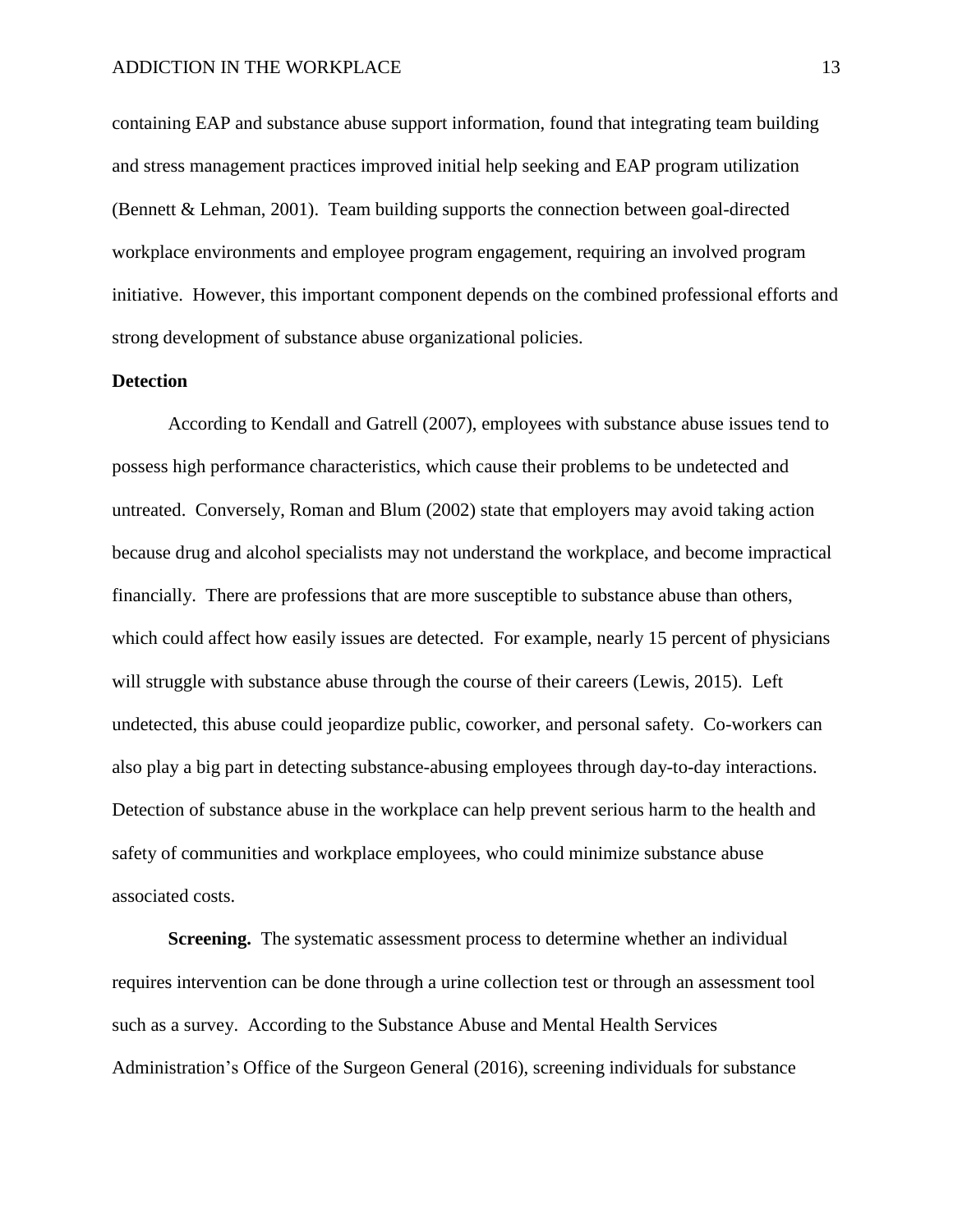#### ADDICTION IN THE WORKPLACE 14

abuse can be reliable for the purpose of detecting initial substance use, relapses, and harm reduction. Additionally, this can be done during the prevention, detection, or treatment processes. A multifaceted review using data from 36 studies regarding the validity and overall reliability of the Substance Abuse Subtle Screening Inventory (SASSI), a popular substance abuse screening instrument, found empirical evidence supporting its high rate of false positive results, and poor construct validity (Feldstein & Miller, 2007). The Short Michigan Alcoholism Screening Test (SMAST), which has a 90% accuracy of detection could also be administered to the spouse of a potential alcoholic (Perkinson, 2012). Evidence supports the need for substance abuse screening tools that are tailored specifically towards a high degree of validity, and ultimately, accurate substance abuse detection.

*Psychosocial assessment tools.* Not only are assessments used to determine a successful comprehensive substance abuse treatment plan for individuals, but they can also be used to determine the state of recovery during the follow-up stage of workplace programs. Confidential assessments can range in length and should include questions about history to provide reliable background information. A typical biopsychosocial interview might gather demographic data, client history, a diagnostic summary, and a detailed treatment plan. Additionally, a trained professional can give these assessments to the employee, or they can be self-administered. According to empirical evidence regarding self-assessment accuracy, overconfident or biased self-assessments damage their credibility, causing inaccurate data (Dunning, Heath, & Suls, 2004). The Diagnostic and Statistical Manual of Mental Health Disorders (DSM-5) can help professionals diagnose the severity of substance use disorders using several criteria. Perkinson (2012) states that denial and dishonesty can put the validity of these diagnostic tools at risk, however. Assessments that require justification of performance levels or workplace training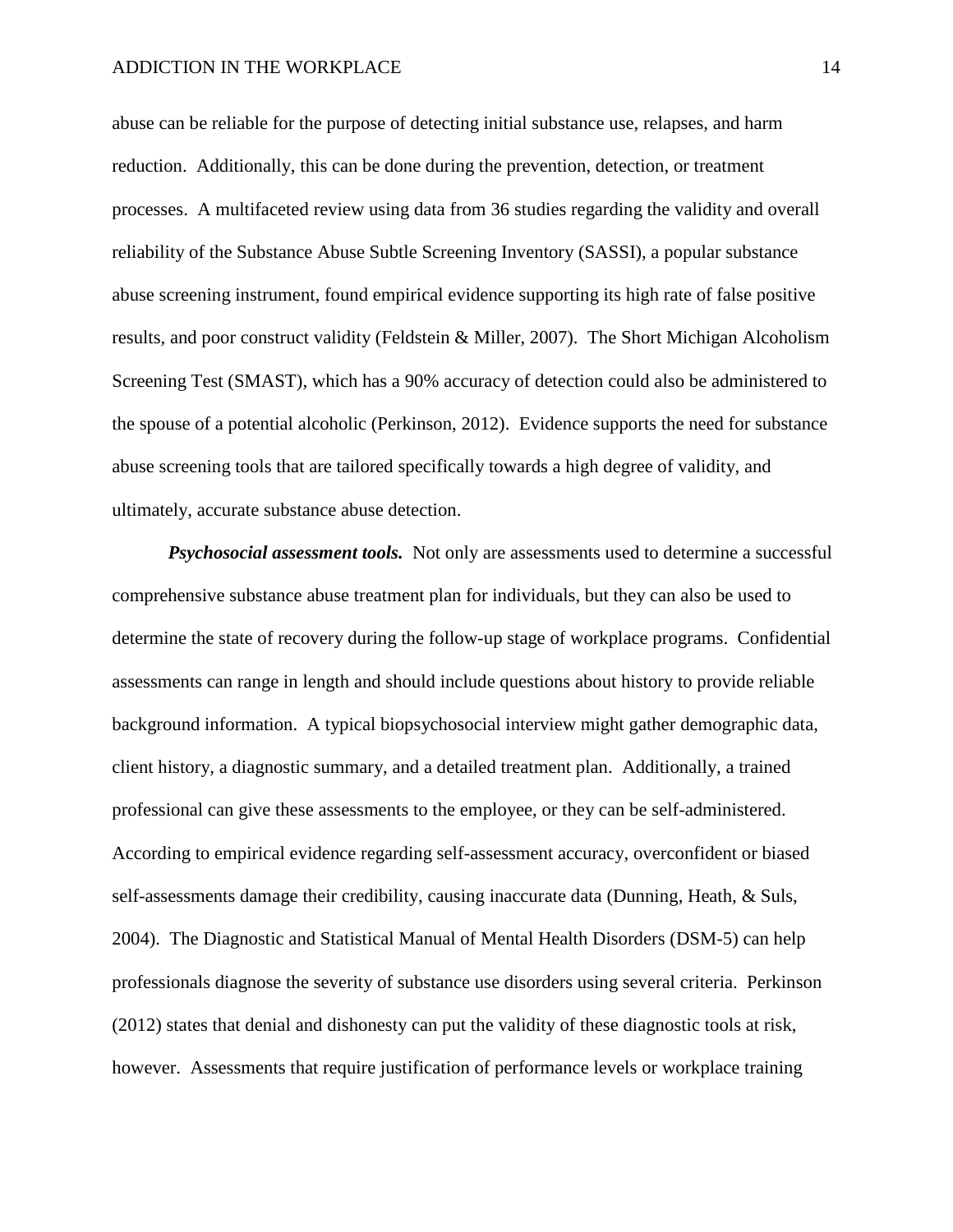regarding cognitive evaluation skills could help provide meaningful assessment feedback. These findings support continuous organizational development of both substance abuse educational opportunities, and individual growth development towards successful recovery programs.

*Drug testing.* Drug testing, given during job entrance or to current employees, is one way to recognize or prevent drug abuse in the workplace. According to Kelly (2018), more than half of U.S. workplace organizations have implemented pre-employment drug testing, with increases in testing in high-risk employment positions such as construction work. The test may also be given randomly when an issue has been detected. Kazanga et al. (2012) found drug testing in the workplace can potentially create safer communities, and lower employer costs through increased productivity and less missed work. According to Fisher and Roget (2009), the success of the urine specimen and the accuracy of detection can depend on the substance used and other factors such as drug metabolism. Accuracy can also be affected by false positive or false negative results (Fisher & Roget, 2009). A study on Workplace Drug Testing (WDT) concluded that types of cheating done by the employee, such as diluting their urine with increased water consumption could affect the results of the test (Kazanga et al., 2012). Drug testing may be used in conjunction with other assessments, though, to improve accuracy and avoid potential indication of prior exposure, rather than current impairment (Fisher & Roget, 2009). Regarding the effectiveness of workplace drug testing and its economic viability, one study noted the potential legal ramifications due to improper testing, high expense to employers, and the risk of low morale and productivity (French, Roebuck, & Alexandre, 2004). Organizations are required to follow the U.S. Department of Health and Human Services (HHS) drug testing standards (2017), which assist in providing effective workplace drug testing, and are updated often (SAMHSA). According to data collected from 1988 until 2005, positive drug test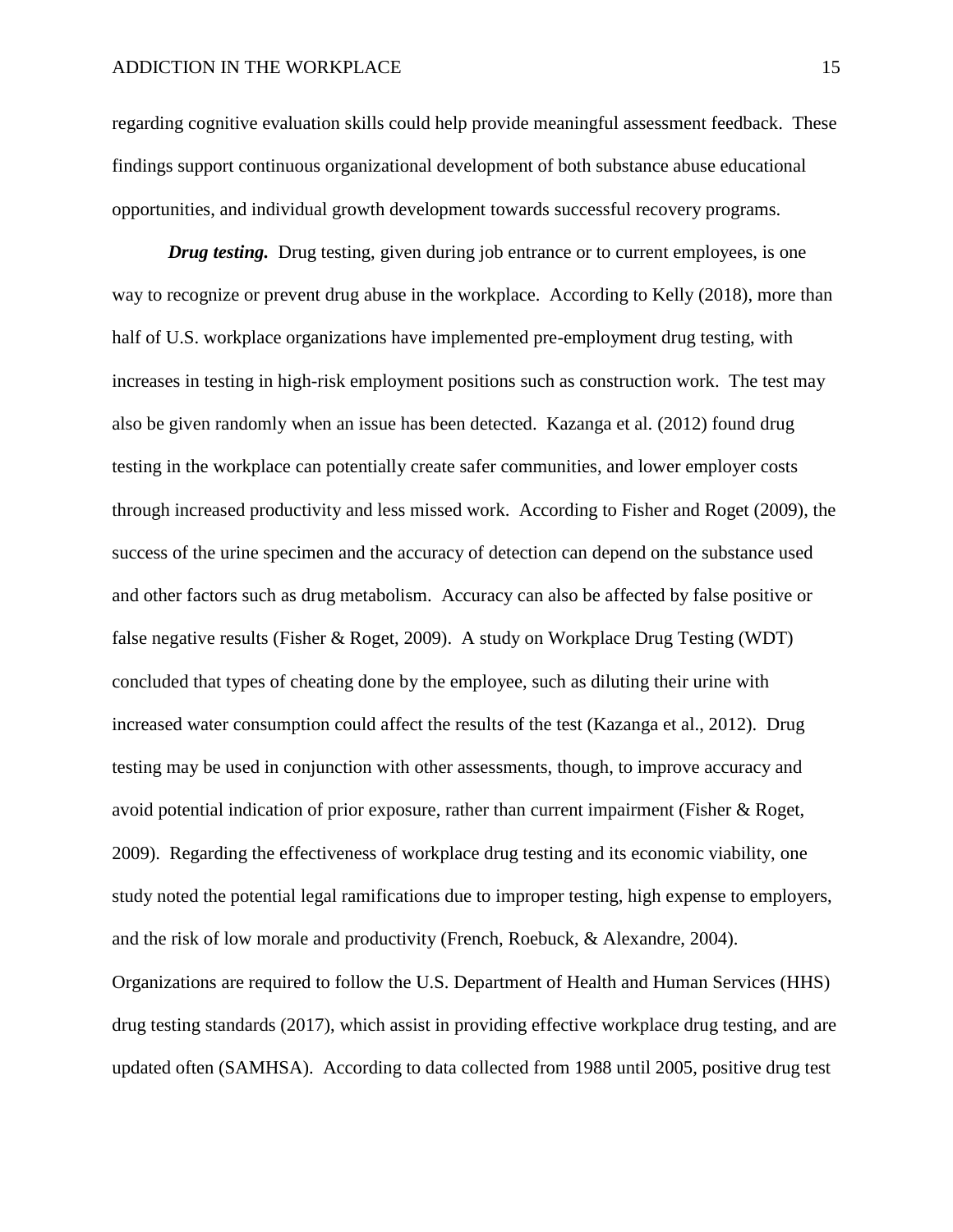results decreased by 9.5%, which could indicate a positive correlation to the increased practice of organizations using drug testing (Quest Diagnostics Inc., 2005). This data indicates the potential relevance of drug testing towards successful substance abuse workplace policies, and comprehensive programs.

#### **Treatment**

Some employees may require treatment options to recover from substance addiction. Ultimately, the goal for the employee is to function productively in all roles of life. While in treatment, professionals can explore specific on-the-job issues that affected employee job performance and quality. Substance abuse could be treated through either inpatient or outpatient options, given in short-term or long-term time frames. Developing and implementing treatment goals can be done through self-referral, employer based EAP programs, a health care physician, or other resources through workplace occupational support programs (Beck and Fiester, 2015). Individual and group therapy may be appropriate, depending on the extent of the employee's substance abuse. The incorporation of medications may even be deemed appropriate through assessment findings. Some programs and insurance plans only cover certain types of treatment, and/or specific durations. The four levels of substance abuse treatment are outpatient treatment, intensive outpatient treatment, medically monitored inpatient treatment, and medically managed intensive inpatient treatment (Beck and Fiester, 2015). With several options and limitations to consider, including the possible existence of co-occurring disorders, employee treatment plans could be developed around various types of therapy referrals. A meta-analysis of 78 drug treatment effectiveness studies indicated a decrease in drug abuse, and crime associated with drug abuse (Prendergast, Podus, Chang, & Urada, 2002). This is encouraging for employee retention, and employer cost and productivity issues. However, another large-scale study found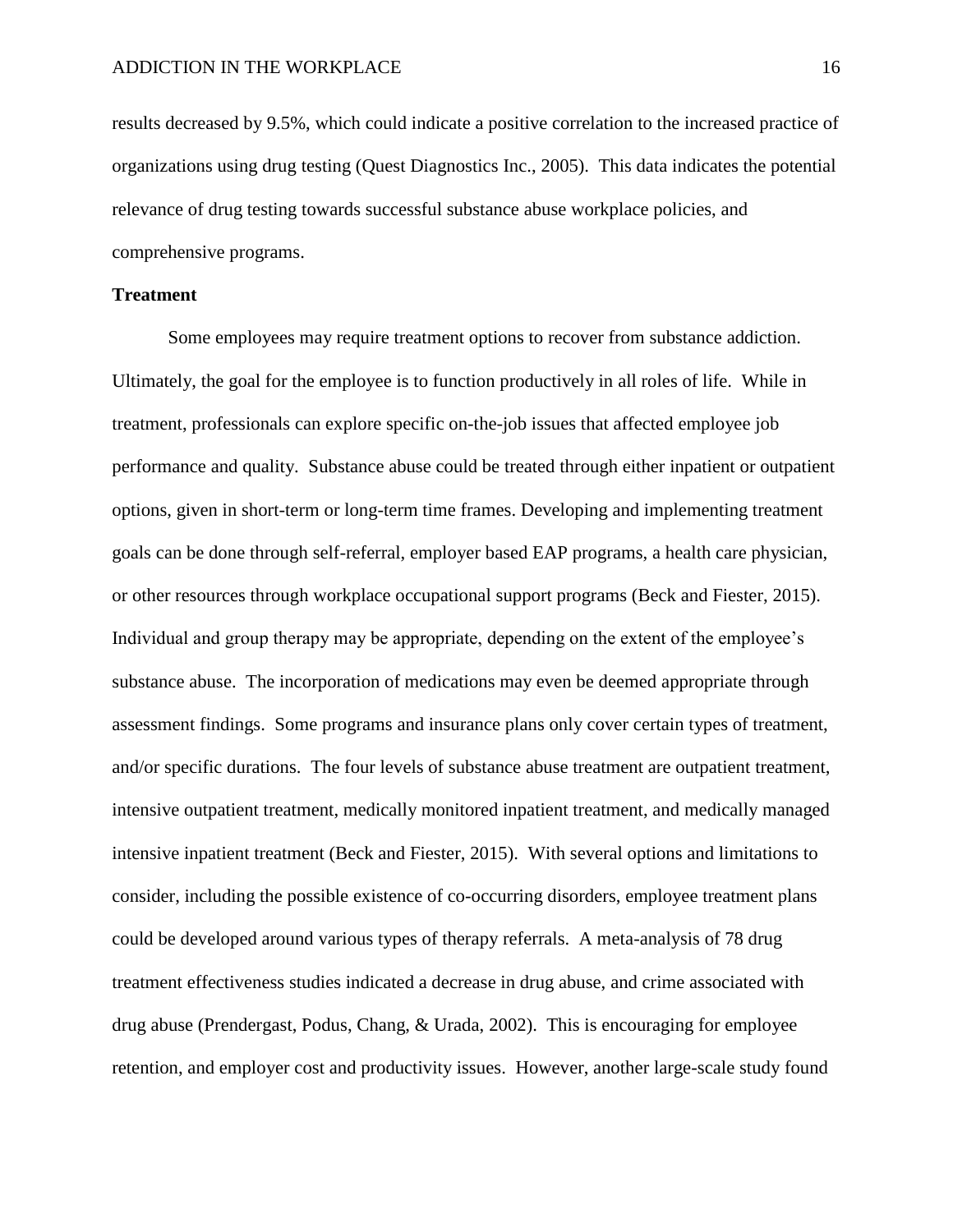an increase in substance use 4-5 years after formal treatment, particularly in alcohol and crack cocaine users (Gossop, Marsden, Stewart, & Kidd, 2003). Additionally, employees carrying a history of alcoholism are likely to change jobs more often (Fisher & Roget, 2009). Nevertheless, the strong correlation between workplace facilitated efforts towards substance abuse treatment, and overall program success, supports the continued and further development of workplace prevention, detection, and treatment.

**Inpatient treatment.** Inpatient treatment refers to treatment that provides a patient with 24-hour care, also referred to as residential care, located in a live-in facility (Perkinson, 2012). This treatment option can be provided in short-term or long-term stays. A longitudinal study using 96 treatment facilities found long-term residential treatment (6 months or more) was linked to a rise in full-time employment (Hubbard, Craddock, & Anderson, 2003). Because treatment may be seen as punishment to employees, longer treatment could be necessary to get through episodes of denial (Kendall & Gatrell, 2007). Specific workplace programs, and/or insurance plans may not support long-term program goals. Medically Monitored Intensive Inpatient care, for instance, requires 24-hour nursing care, with physician monitoring. Employee insurance plans may require a deductible, copayment, or even additional insurance before expenses for health services are covered (McFarland et al., 2003). Although this can be a roadblock for certain aspects of workplace substance abuse programs, treatment program options are found to be highly beneficial to employees. A data sample of 2,567 clients found substance abuse treatment benefits to be almost 8 times above initial costs, meaning treatment dollars could provide a potential investment to taxpayers (Ettner et al., 2006). This research suggests that involvement from both the workplace and the community as a whole could have significant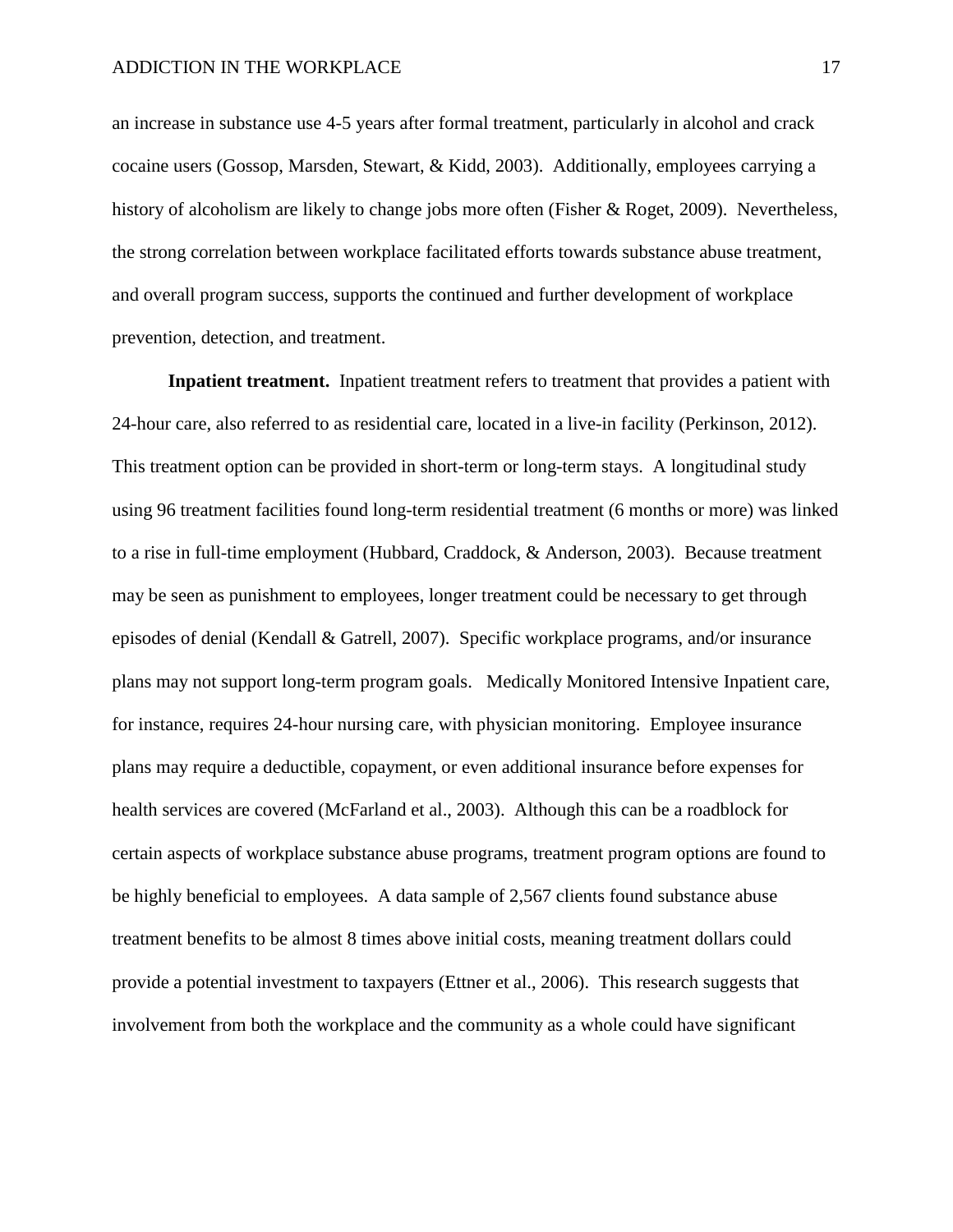influence over workplace substance abuse program success and overall reduction in substance abuse in communities.

*Treatment facilities***.** Treatment facilities can be located directly within a hospital or as privately owned locations. Clinical appropriateness and cost, relapse risk, and coping skill levels should be considerations before treatment facilities are chosen. More effective treatment programs include a larger variety of therapeutic approaches to treat the individual holistically. Data from 45 experimental and quasi-experimental studies that integrated contingency management, group-counseling services, and treatment for co-occurring disorders found positive results for clients fighting towards substance abuse (Drake, O'Neal, & Wallach, 2008). Further work needs to be done to make treatment attainable and affordable for those who need it. An individual seeking treatment for substance abuse primarily utilizes a specialized facility for rehabilitation, instead of being hospitalized for inpatient care. Some treatment facilities can cover a large range of issues using many professional staff that provides substance abuse treatment, but also individual mental health counseling, medication support, trigger prevention, and group therapy. The cost for this 24-hour, comprehensive care can be significant, and cost prohibitive. There are much more affordable treatment facilities available, but they may not offer a more successful integrated experience. Clients who need comprehensive care but cannot afford it, may be at a higher risk of relapse in the workforce.

**Outpatient treatment.** Outpatient treatment programs are part-time, allowing the individual to continue other obligations, while remaining at home. Because of this option, outpatient rehab is more affordable, yet it tends to have a lower success rate. The treatment results of a pharmacotherapy study with 164 alcohol and cocaine addicted participants found that lower severity of addiction detected through the use of drug screening led to more positive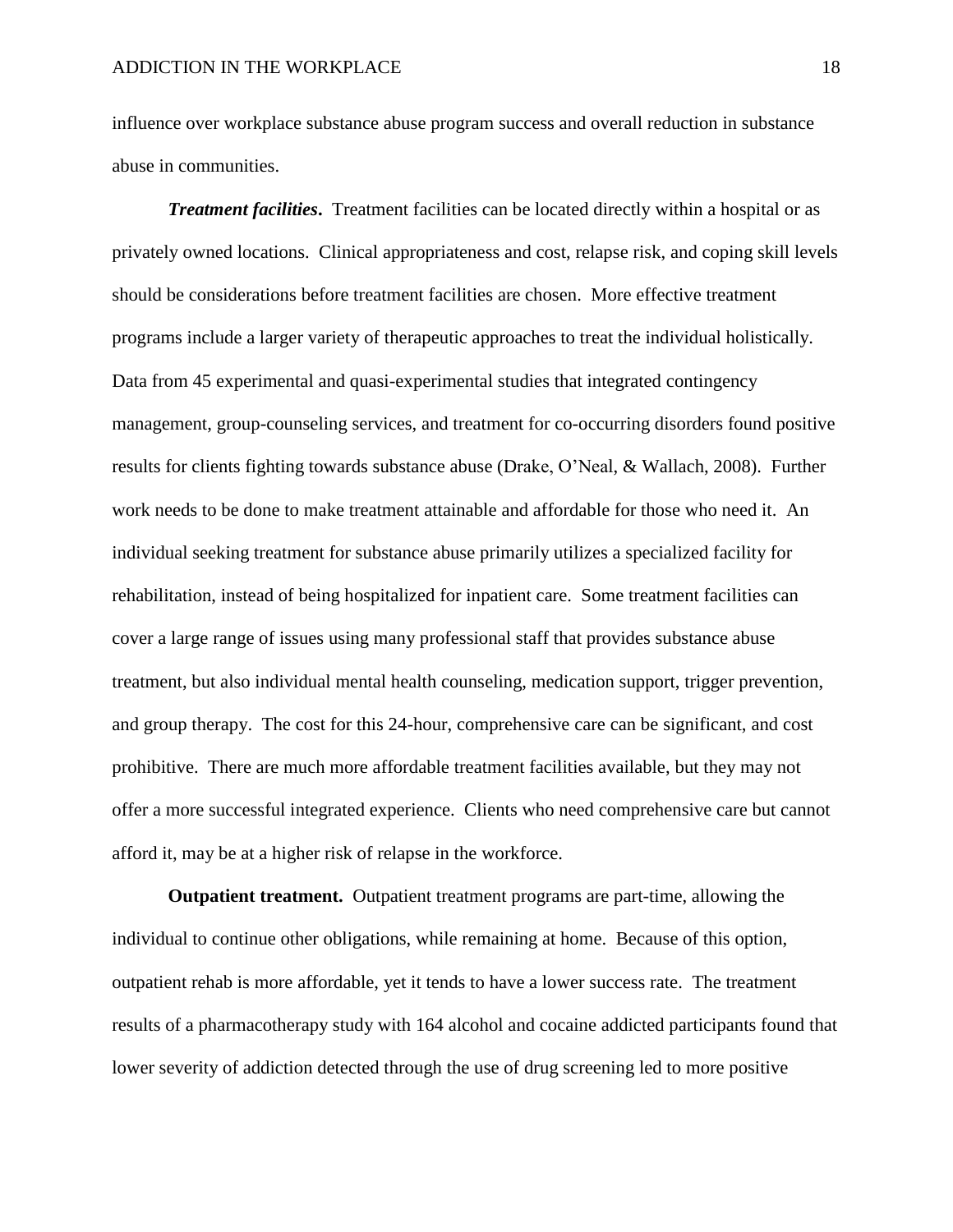outpatient treatment outcomes (Ahmadi et al., 2009). Examples of outpatient treatment include detoxification, and 12-step programs. According to Buck (2011), outpatient treatment for substance abuse was nearly 3 times more likely to occur in a rehabilitation treatment center. This type of substance abuse treatment delivery may have undereducated staff, not enough staffing, and run without employing physicians. Funding is also difficult for those seeking outpatient treatment because nearly 40 percent of providers do not accept insurance options (Buck, 2011). Given that outpatient care is more affordable, has a shorter duration, allows increased flexibility, and requires less required skilled care, it is a viable option for many. Even so, outpatient treatment by itself is better suited for those who suffer from less severe substance abuse.

*12-step programs.* Programs, such as Alcoholics Anonymous, and Cocaine Anonymous, function utilizing a 12-step guide towards recovery. These 12-Step programs can be viewed negatively because of their religious affiliation, and focus on the powerlessness that participants, their family, and friends have over addiction.Additionally, a study that surveyed 101 clients, and 102 clinicians found participation in 12-step groups greatly depended on client motivation, denial of need, and change readiness (Laudet, 2003). 12-step programs offer additional encouragement through social support and drug-free goals during and after formal treatment options. One study concluded concurrent participation of substance abuse treatment and 12-step programs resulted in higher abstinence rates then either program alone (Fiorentine & Hillhouse, 2000). Workplace programs can refer employees to 12-step programs for an additional layer of support to ensure a healthy recovery process. These, and other types of group therapy, should be referral considerations for successful workplace substance abuse programs.

#### **Future Recommendations**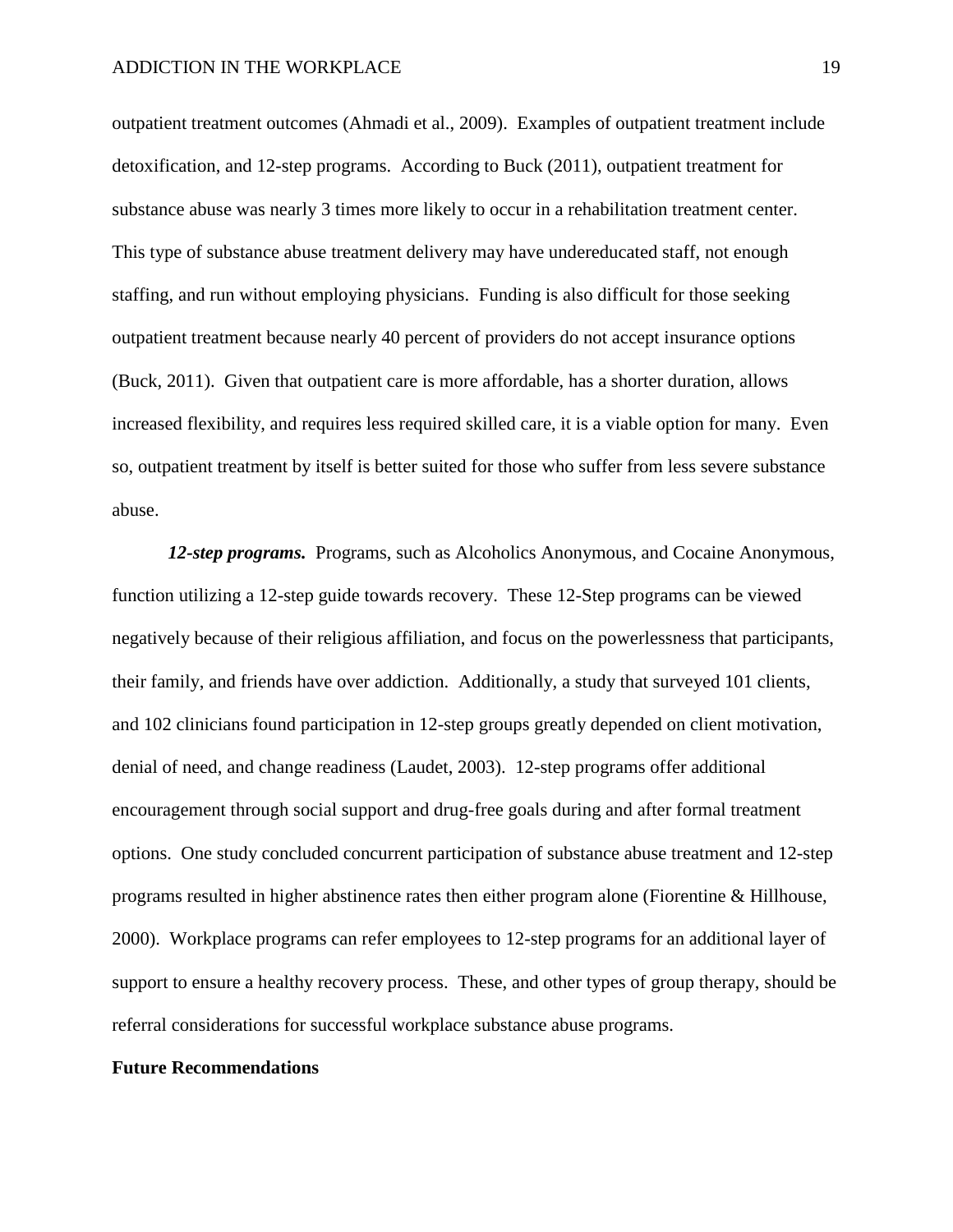Although there are many helpful programs available, policy improvement could help to promote employee participation. Poznanovich (2006) suggests EAPs should share 7 steps with clients to be proactive against addiction:

- Educate the workforce about addiction and treatment;
- Promote company-wide use of EAPs;
- Create a proactive addiction workplace policy;
- When prevention and policy fail, intervene early;
- Invest in healthcare that provides coverage for treatment;
- Support employees in recovery and reentry into the workplace;
- Maintain a healthy corporate culture (p. 48).

Increasing employer education can have an impact on program participation and can come directly from program providers. According to Lowe (2004), employers could be referred to resources such as the online Ensuring Solutions Alcohol cost calculator, which can gauge an individual companies cost accrued from alcohol issues. Employers and EAP professionals could partner together to encourage organizational development by conducting a Strengths, Weaknesses, Opportunities, and Threats (SWOT) analysis, and a work-life culture assessment (Kendall and Gatrell, 2007). The information collected can then encourage further education and training, possibly resulting in a more efficient workplace addiction program. Instead of using program tools alone, such as drug testing, employers could supplement their weaknesses with more treatment-oriented programs. French, Roebuck, and Alexandre (2004) found that employees felt more comfortable with less threatening and lower penalizing treatment-oriented programs. McFarland et al. (2003) found through a survey study that managers were not getting asked about addiction treatment benefits, and many only provided coverage because it was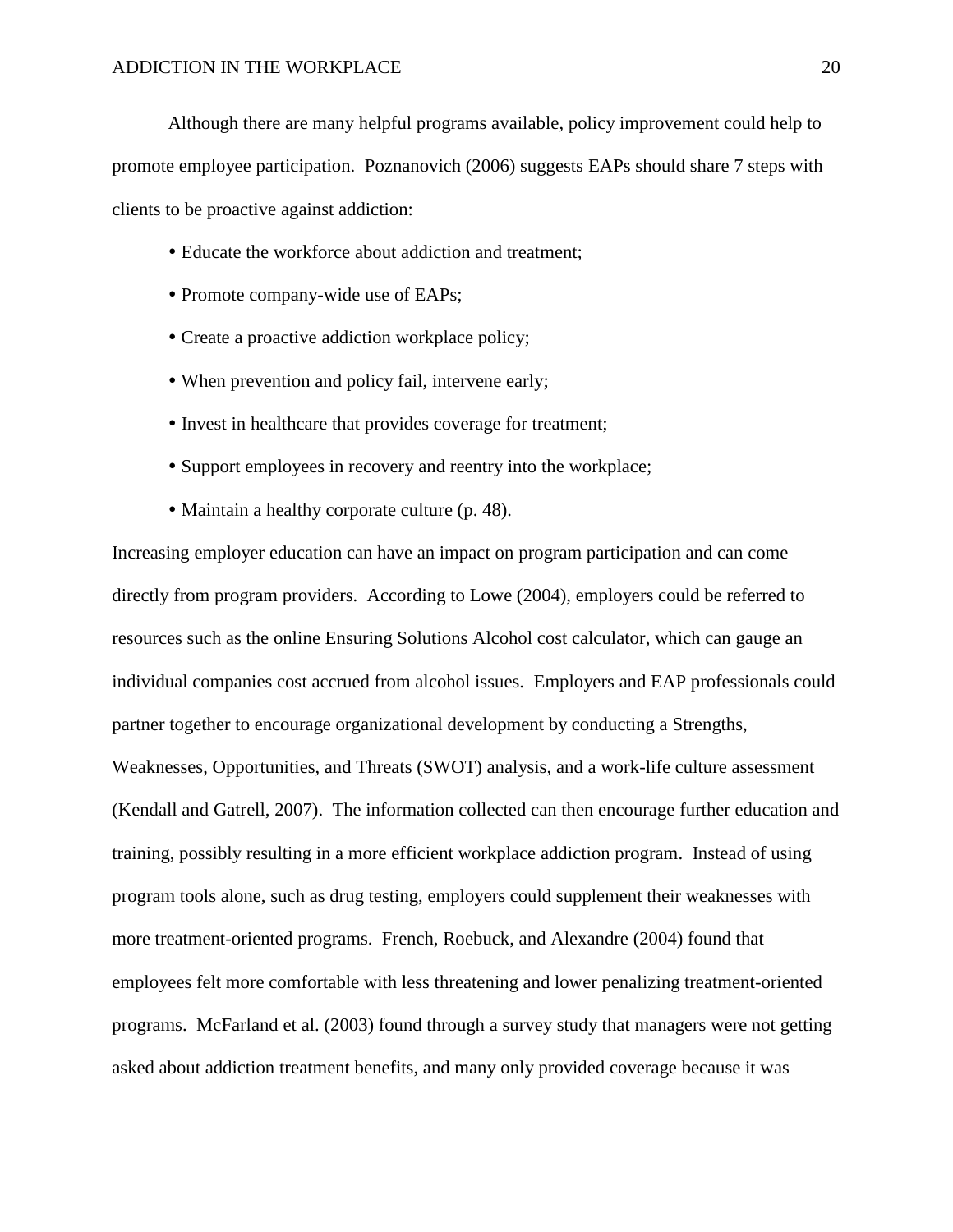mandated. The problem of insufficient education remains fluid throughout each program element, including treatment access. The understanding of addiction, and the value that treatment adds to employer and employee success are vital to the continued support and further development of workplace addiction programs. Increased data collection on the success of addiction treatment programs could also help to determine additional improvements that encourage maximum recovery success. There is much that can be done to advance the acceptance and effectiveness of addiction treatment programs in the workplace.

#### **Conclusion**

Workplace treatment data supports the use of addiction programs in the workforce, along with the need for the continued advancement of these programs. According to Kelly (2017), nearly a quarter million employees are in recovery of substance abuse in the United States, which gives hope to the idea of drug-free workplaces. Having a multifaceted system for supporting and encouraging sobriety is essential to creating a high rate of recovery. Substance abuse in the workplace is complex, and each organization should design an approach that meets their unique needs. With the many prevention, detection, and treatment options available for employee addiction issues, employers have tools to creating programs that promote successful recovery, while benefiting their financial health as well. While these programs are capable of reaching chemically dependent employees, addiction stigma and underdeveloped and underutilized programs can prevent participation and recovery. With the involvement of community employers, and their employees, increased program participation and efficiency could be possible. Increasing workplace education, and the continuous data collection and development in the addiction treatment field could reduce the negative outcomes associated with workplace addiction.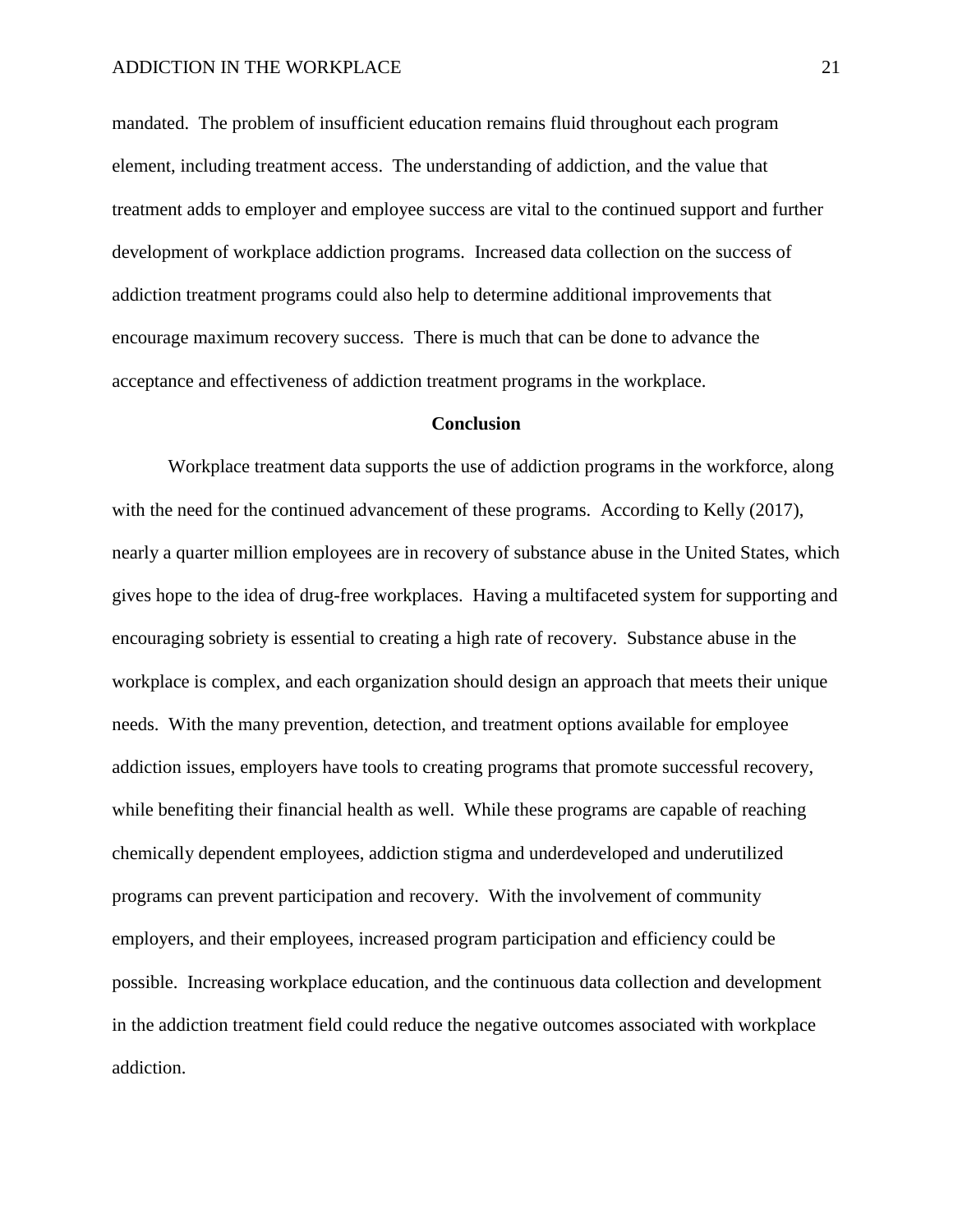#### **References**

Ahmadi, J., Kampman, K. M., Oslin, D. M., Pettinati, H. M., Dackis, C., & Sparkman, T. (2009). Predictors of treatment outcome in outpatient cocaine and alcohol dependence treatment. *The American Journal on Addictions, 18*(1), 81-86.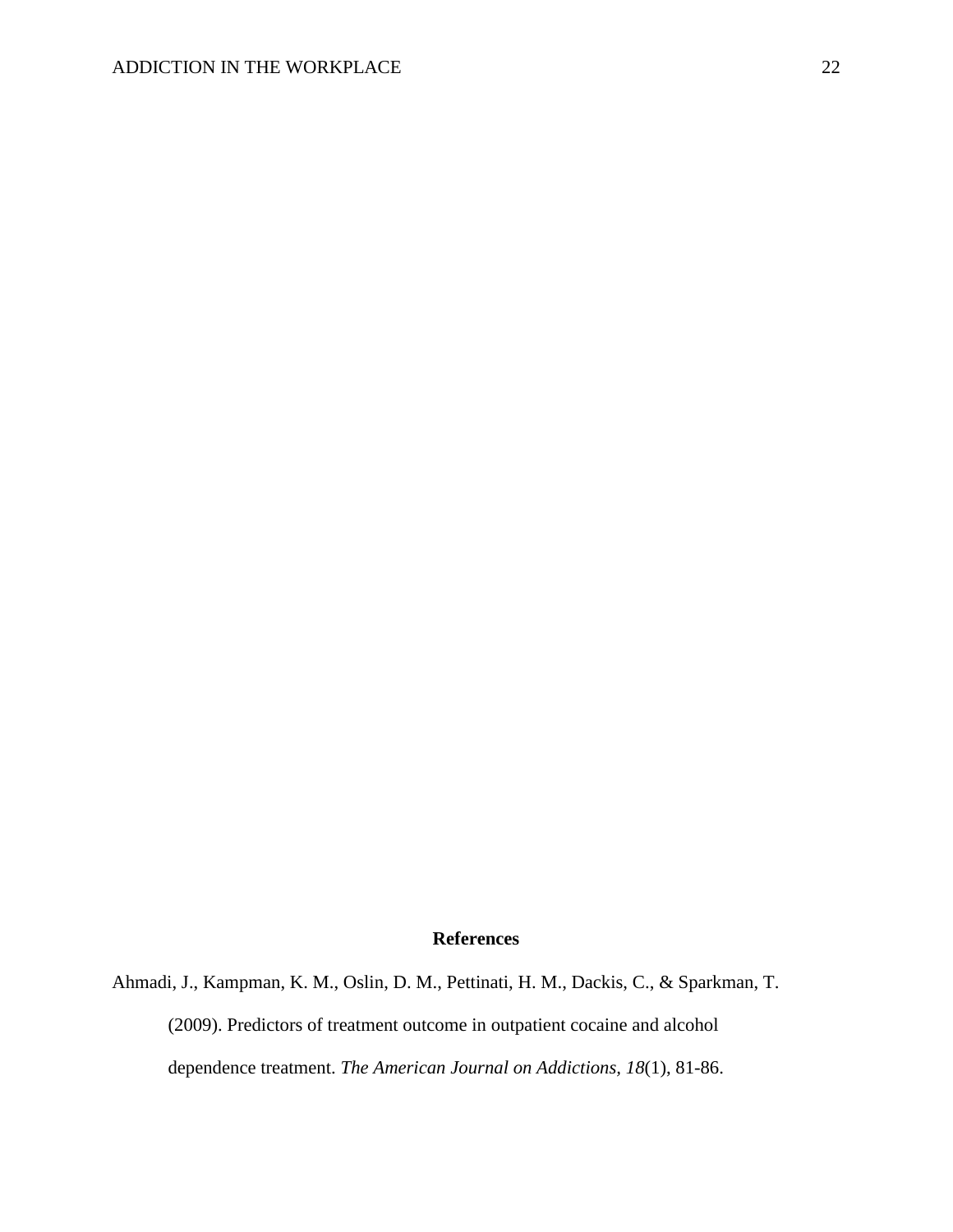- Ames, G. M., & Bennett, J. B. (2011). Prevention interventions of alcohol problems in the workplace: A review and guiding framework. *Alcohol Research and Health*, *34*(2), 175.
- Baicker, K., Cutler, D., & Song, Z. (2010). Workplace wellness programs can generate savings. *Health Affairs*, *29*(2), 304-311.
- Beck, M. H., & Fiester, L. (2015). Choosing an addiction treatment facility. *The Journal of Employee Assistance*, *45*(4), 22-27.
- Bennett, J. B. (2003). Using evidence-based workplace training: research on substance abuse prevention has led to new training programs that can help revitalize EAPs and lead to a new focus within the EAP core technology. *The Journal of Employee Assistance, 33*(2), 12-15.
- Bennett, J. B., & Lehman, W. E. (2003). Workplace substance abuse prevention and help seeking: Comparing team-oriented and informational training. *Journal of Occupational Health Psychology*, *6*(3), 243.
- Bernstein, E., Bernstein, J., Feldman, J., Fernandez, W., Hagan, M., Mitchell, P., … & Lee, C. (2007). An evidence-based alcohol screening, brief intervention and referral to treatment (SBIRT) curriculum for emergency department (ED) providers improves skills and utilization. *Substance abuse: official publication of the Association for Medical Education and Research in Substance Abuse 28*(4), 79.
- Buck, J. A. (2011). The looming expansion and transformation of public substance abuse treatment under the Affordable Care Act. *Health Affairs*, *30*(8), 1402-1410.
- Drake, R. E., O'Neal, E. L., & Wallach, M. A. (2008). A systematic review of psychosocial research on psychosocial interventions for people with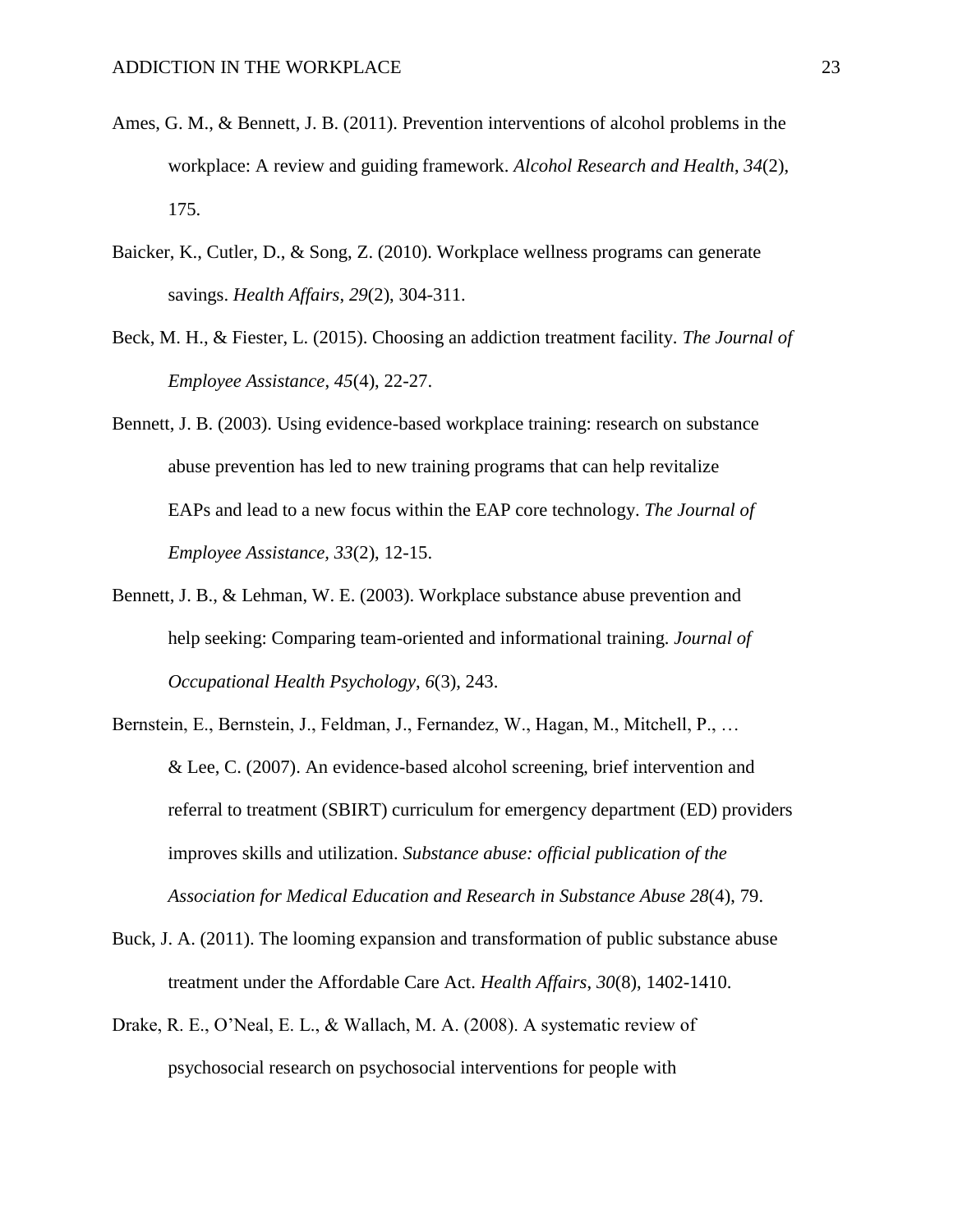co-occurring severe mental and substance abuse disorders. *Journal of Substance Abuse Treatment, 34*(1), 123-138.

- Dunning, D., Heath, C., & Suls, J. M. (2004). Flawed self-assessment: Implications for health, education, and the workplace. *Psychological science in the public interest*, *5*(3), 69-106.
- Ettner, S. L., Huang, D., Evans, E., Rose Ash, D., Hardy, M., Jourabchi, M., & Hser, Y. I. (2006). Benefit-cost in the California Treatment Outcome Project: Does substance abuse treatment "pay for itself"?. *Health Service Research*, *41*(1), 192-213.
- Feldstein, S. W., & Miller, W. R. (2007). Does subtle screening for substance abuse work? A review of the Substance Abuse Subtle Screening Inventory (SASSI). *Addiction, 102*(1), 41-50.
- Fiorentine, R., & Hillhouse, M. P. (2000). Drug treatment and 12-step treatment program participation: The additive effects of integrated recovery activities. *Journal of Substance Abuse Treatment, 18*(1), 65-74.
- Fisher, G. L., & Roget, N. A. (2009). *Encyclopedia of substance abuse prevention, Treatment, and recovery.* (Vol. 2). Sage.
- French, M. T., Roebuck, M. C., & Alexandre, P. K. (2004). To test or not to test: do workplace drug testing programs discourage employee drug use? *Social Science Research*, *33*(1), 45-63.
- Gossop, M., Marsden, J., Stewart, D., & Kidd, T. (2003). The National Treatment Outcome Research Study (NTORS): 4-5 year follow-up results. *Addiction*, *98*(3), 291-303.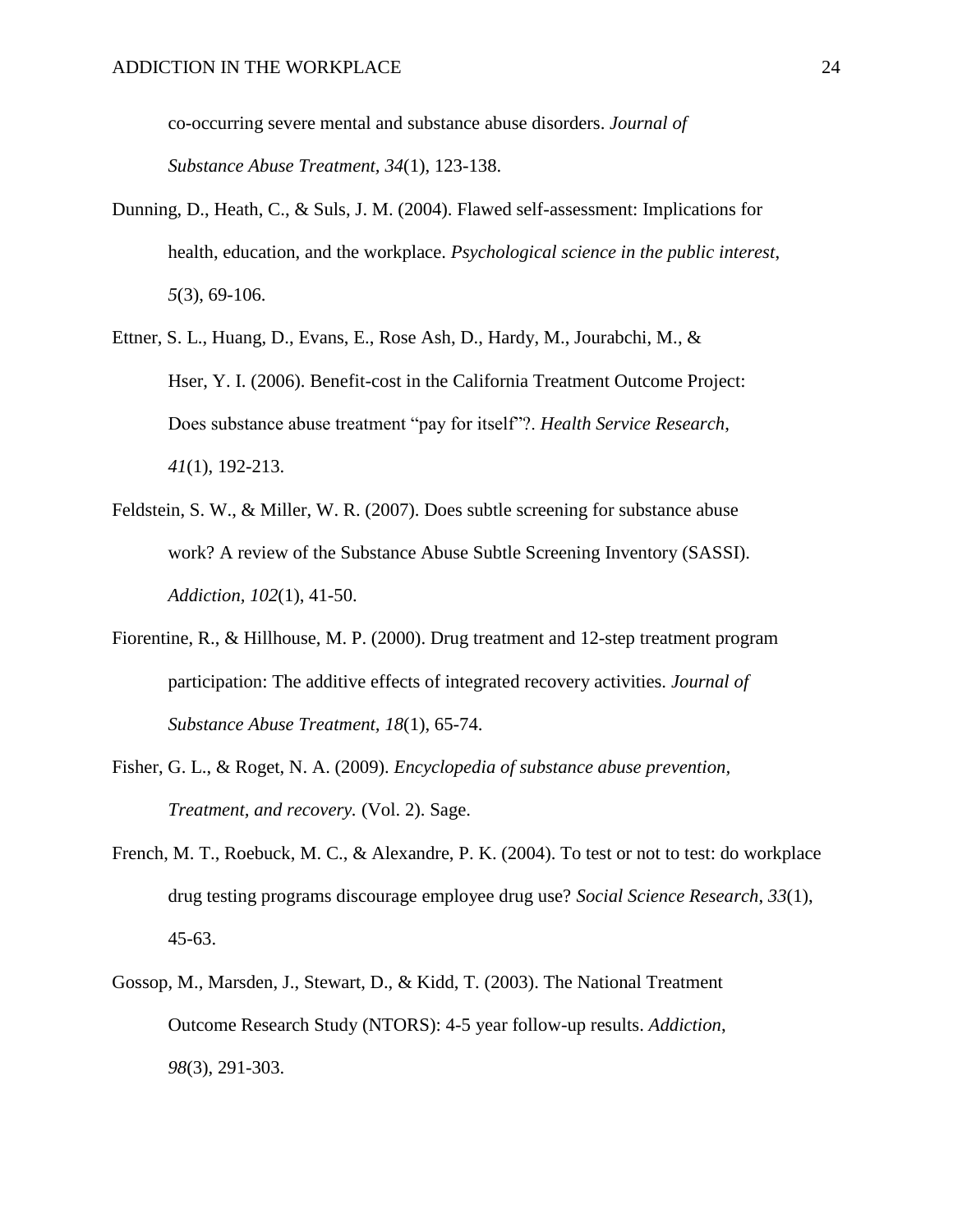- Hamel, C. J., & Jackson, D. S. (2008). Highlights of the 2007 institute on Psychiatric Services. *Psychiatric Services*, *59*(1), 8-13.
- Herlihy, P. A. (2011). SBIRT reopens an EAP debate: companies take different approaches to employee screening for alcohol problems. *Addiction Professional, 9*(2), 12-17.
- Hubbard, R. L., Craddock, S. G., & Anderson, J. (2003). Overview of 5-year follow-up outcomes in the drug abuse treatment outcome studies (DATOS). *Journal of Substance abuse treatment*, *25*(3), 125-134.
- International Narcotics Control Board. (2013). Economic Consequences of Substance Abuse (Ch.1). *Report of the International Narcotics Control Board for 2013.* Retrieved from https://www.incb.org/incb/en/publications/annual-reports/annual-report-2013.html
- Kazanga, I., Tomeni, S., Piccinotti, A., Floris, I., Zanchetti, G., & Polettini, A. (2012). Prevalence of drug abuse among workers: strengths and pitfalls of the recent Italian Workplace Drug Testing (WDT) legislation. *Forensic Science International*, *215*(1-3), 46-50.
- Kelly, J. F. (2017). Working on addiction in the workplace. *Harvard Health Publishing: Harvard Medical School.* Retrieved from: https://www.health.harvard.edu/blog /working-on-addiction-in-the-workplace-2017063011941
- Kendall, J. W., & Gatrell, L. M. (2007). Reducing the risk of substance abuse: Addicted workers pose risks not only to firms that serve the public, but also to employers that can't afford to lose otherwise able employees. *The Journal of Employee Assistance*, *37*(2), 25-36.
- Laudet, A. B. (2003). Attitudes and beliefs about 12-step groups among addiction treatment clients and clinicians: Towards identifying obstacles to participation. *Substance use & misuse, 38*(14), 2017-2047.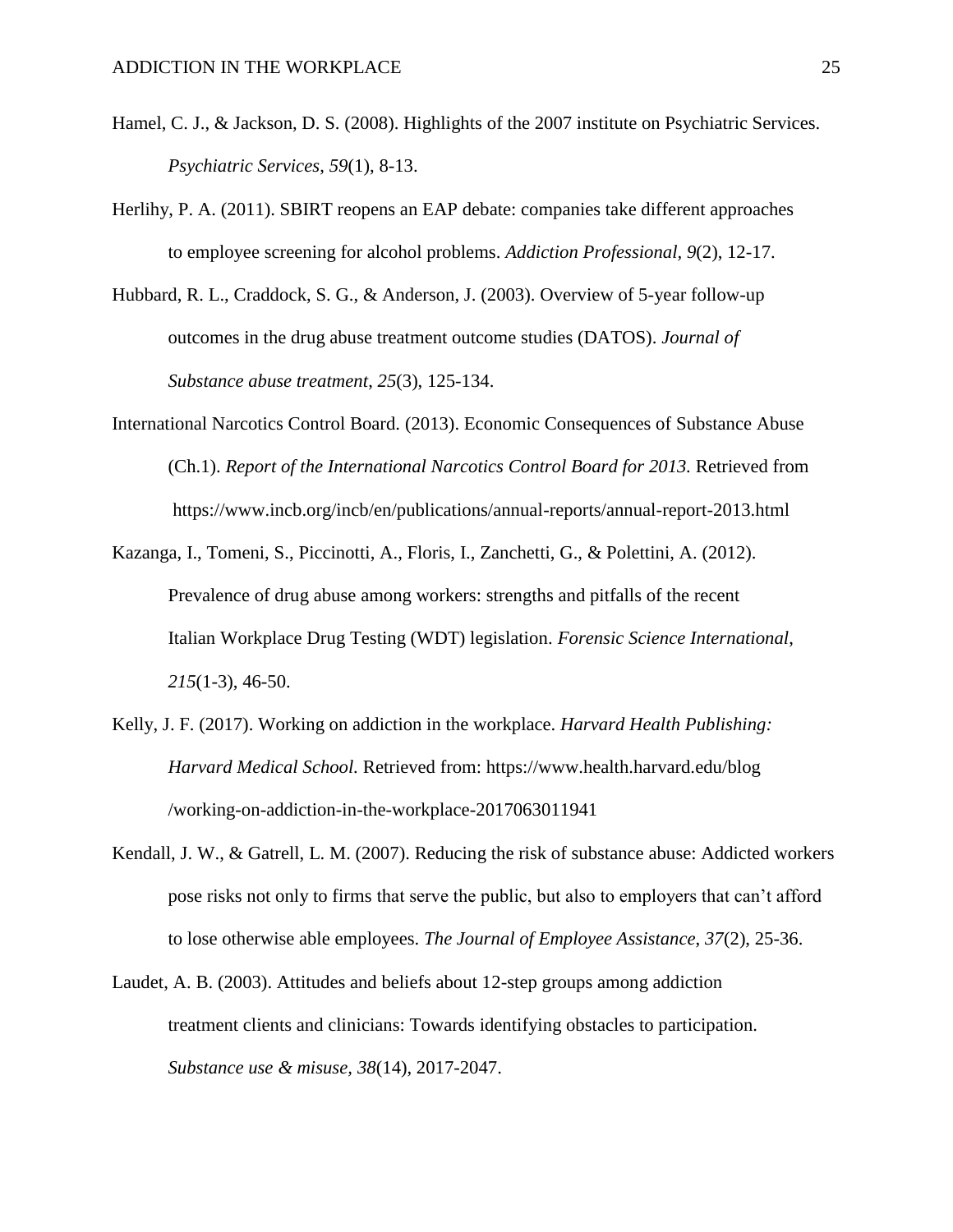- Lewis, J. (2015). Health Care's Drug Problem. *Journal of Health Care Compliance*, *17*(6), 37-40.
- Lowe, C. (2004). Addiction in the workplace. (cover story). *Behavioral Health Management*, *24*(5), 27.
- Malick, R. (2018). Prevention of substance use disorders in the community and workplace. *Indian Journal of Psychiatry*, *60*(4), 559-563.
- McFarland, B. H., Lierman, W. K., Penner, N. R., McCamant, L. E., & Zani, B. G. (2003). Employee benefits managers' opinions about addiction treatment. *Journal of Addictive Diseases*, *22*(2), 15-29.

National Council on Alcoholism and Drug Dependence (NCADD) (2018). Get Help:

an important first step. Retrieved from ncadd.org/index.php.

- National Institute on Drug Abuse (NIDA) (2018). Trends and Statistics. Retrieved from https://www.drugabuse.gov/related-topics/trends-statistics
- O'Donnell, M. P. (2002). *Health Promotion in the Workplace*. Albany, NY: Delmar Learning.
- Perkinson, R. R. (2012). Chemical Dependency Counseling: A Practical Guide. Thousand Oaks, CA: Sage Publications.
- Poznanovich, B. (2006). A personal story of addiction at work: a struggle with cocaine led one corporate executive to start a company to help businesses with addiction in the workplace. *Behavioral Healthcare, 26*(7), 46-48.
- Prendergast, M. L., Podus, D., Chang, E., & Urada, D. (2002). The effectiveness of drug abuse treatment: a meta-analysis of comparison group studies. *Drug and Alcohol dependence*, *67*(1), 53-72.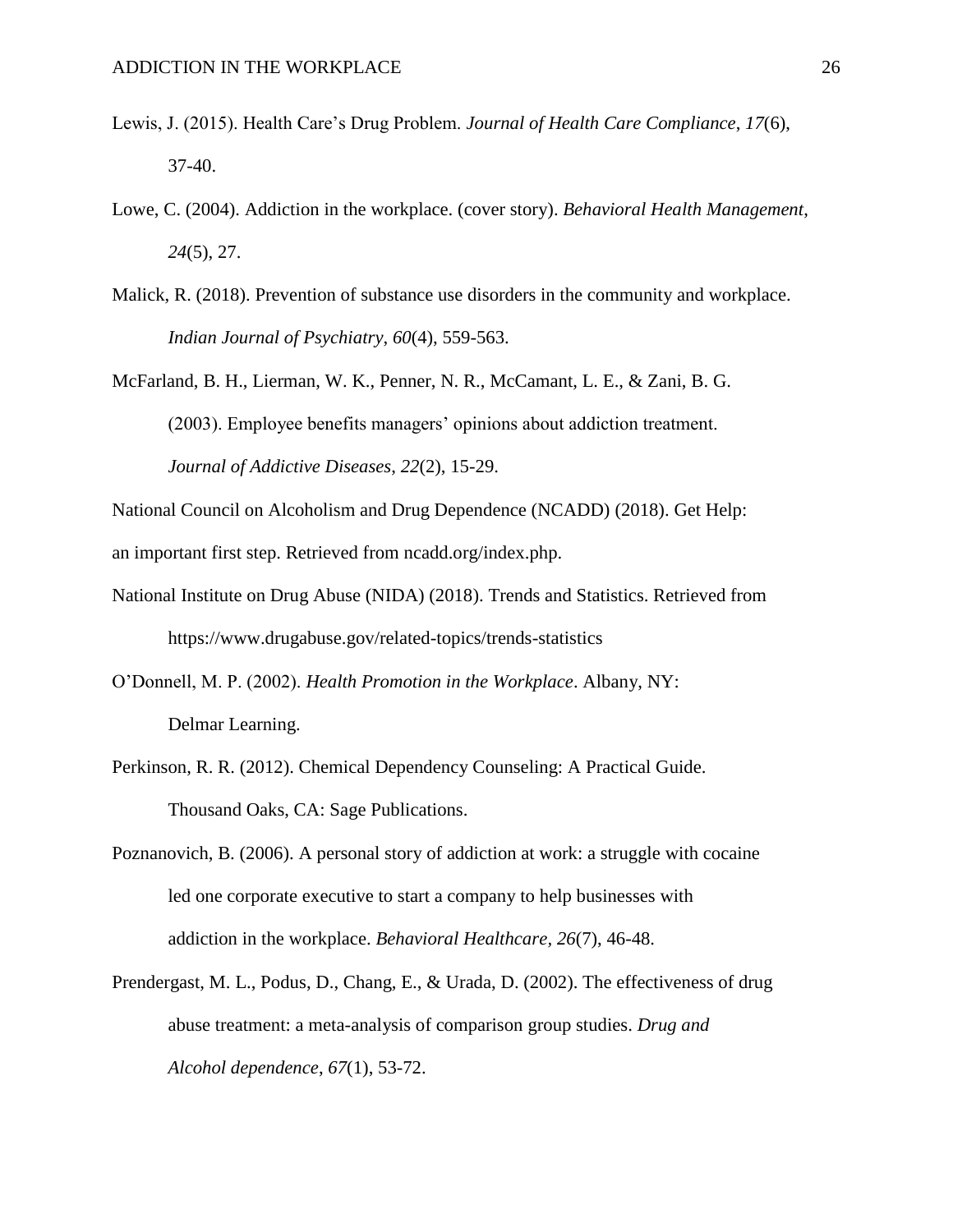- Quest Diagnostics Inc. (2005). Drug Testing Index. Retrieved from www.questdiagnostics. com/employersolutions/DTI\_05\_2005/dti\_index.html.
- Roman, P. M., & Blum, T. C. (2002). The workplace and alcohol problem prevention. *Alcohol Research and Health*, *26*(1), 49-57.
- Sagor, M J. (2014). New survey: more organizations are offering employee assistance Program (EAP) services. Retrieved from https://compeap.com/new-survey-more -organizations-are-offering-employee-assistance-program-eap-services/

Saitz, R. (2015). 'SBIRT' is the answer? Probably not. *Addiction*, 110(9), 1416-1417.

Substance Abuse and Mental Health Services Administration (SAMHSA). (2018).

SAMHSA Budget Fiscal Year 2018. Retrieved from www.samhsa.gov/budget /fy-2018-budget

- Substance Abuse and Mental Health Services Administration (SAMHSA). (2017). Drug Testing. Retrieved from www.samhsa.gov/workplace/drug-testing #HHS%20Mandatory%20Guidlines2017
- Substance Abuse and Mental Health Services Administration; Office of the Surgeon General. (2016). Facing Addiction in America: The Surgeon General's Report on Alcohol, Drugs, and Health. Retrieved from www.ncbi.nlm.nih.gov/ books/NBK424859/
- U.S. Department of Labor, Bureau of Labor Statistics. (2016). *Employer-provided Quality-of-life benefits, March 2016. TED: The Economic Daily.* Retrieved From www.bls.gov/opub/ted/2016/employer-provided-quality-of-lifebenefits-march-2016.htm

U.S. Department of Labor, Office of Disability Employment Policy. (2009).